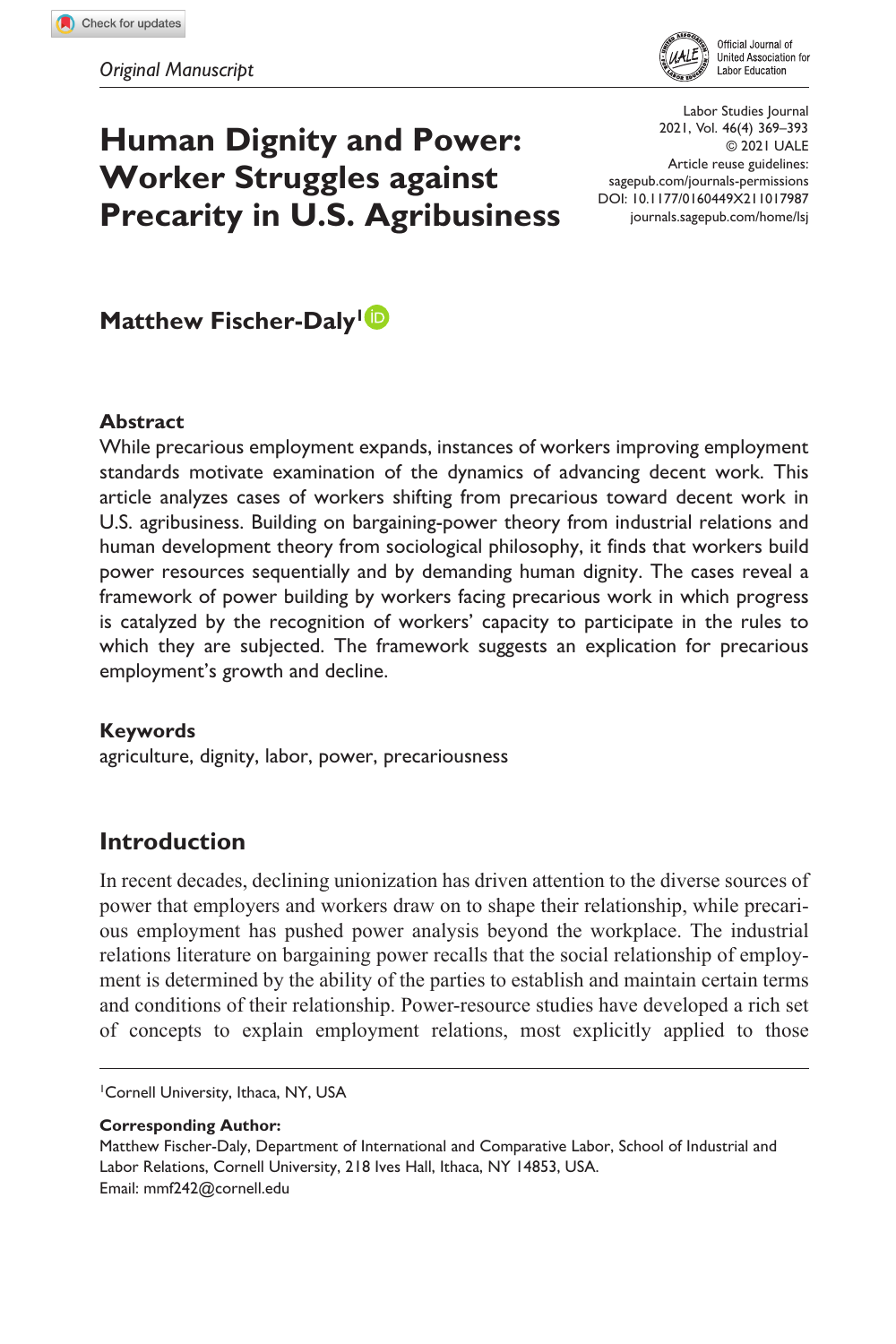governed by laws and norms (Gumbrell-McCormick and Hyman 2013; Katz, Kochan, and Colvin 2017; Wright 2000). Meanwhile, studies of precarious employment, the reality for an estimated 42 percent of workers worldwide (International Labour Organization [ILO] 2018), have focused on workers who contend with antagonistic rather than protective institutions (Doellgast, Lillie, and Pulignano 2018). Despite the disempowerment that the precariousness entails, some workers facing precarious employment have asserted their agency (Eaton, Schurman, and Chen 2017). Although successes are anomalous, they motivate interrogation of the dynamics involved.

This article argues that workers who are relatively successful in shifting from precarious toward "decent work"1 build power sequentially by expanding reciprocal recognition of dignity to each other, allies, employers, and government actors. The United Farm Workers (UFW), Coalition of Immokalee Workers (CIW), and *Familias Unidas por la*  Justicia (FUJ)<sup>2</sup> illuminated this power-building process and its catalyst. They mobilized power by internally associating, gaining allies, and collectively negotiating agreements that provided them with greater control over their employment conditions. Progression depended on demanding and achieving recognition of their human dignity.

The power-building framework revealed by these cases and developed herein applies particularly to worker mobilization commenced in precarious employment relations. The three organizations differed in their organizational structures. The UFW and FUJ are trade unions, and the CIW is a nongovernmental organization (NGO). They primarily work in distinct sub-national state traditions (Crouch 1993; Locke 1992)—California, Florida, and Washington states, and began in different time periods—the 1960s, 1990s, and 2010s. Yet their trajectories suggest a common powerbuilding process. For bargaining-power theory, the model presented responds to calls for explicating successful worker strategies against the expansion of precarious employment, particularly the "purpose in defense of which workers can unite" (Doellgast, Lillie, and Pulignano 2018, 235). After introducing relevant extant concepts, the framework is presented, followed by the methods used to build it, case-study findings, discussion of their implications, and conclusion.

### **Concepts toward a Framework of Power Building by Precarious Workers**

#### *Power Resources in Employment Relations*

Power, the ability of an individual or group to carry out their will despite resistance (Weber 1968, 56), explains the rules governing relations between employers and employees. Whereas some approaches to power limit it to a dyad, "resistance" recognizes that workers and employers interact with social, political, and economic systems that affect their power-based relationship. This broader understanding of power is particularly important for precarious workers, who encounter antagonistic institutions such as exclusion from labor-law protections. Distinct power resources developed in the employment relations literature were evidently related in the cases studied and thus formed the a priori constructs for an emergent model explaining precarious workers' mobilization toward and to sustain decent work (Eisenhardt 1989).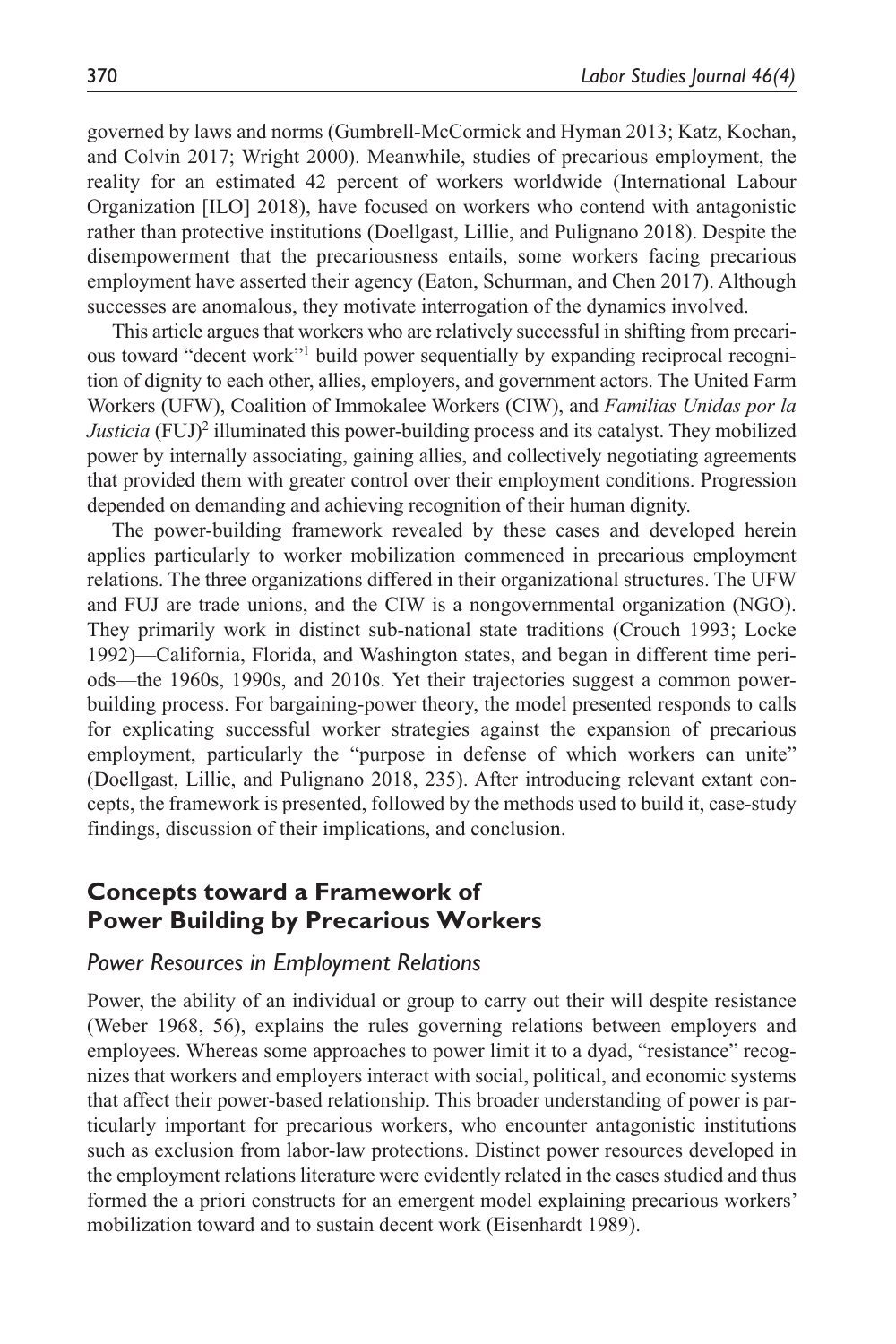Structural power refers to labor's capacity to disrupt capital accumulation processes—production, sales, and/or investment—and to management's capacity to withstand such disruptions (Katz, Kochan, and Colvin 2017; Webster 2015; Wright 2000). It derives from their positions in an accumulation circuit (Wright 2000), particularly the sensitivity of the process to disruptions and looseness or tightness of the labor market (Katz, Kochan, and Colvin 2017, 89-111). Management strategies thus entail maximizing flexibility in terms of their allocation of capital and mobility in terms of the location of its investment, whereas labor, with more fixed reproduction needs and relative immobility, seeks to constrain management's flexibility and mobility.

Use of structural power requires associational power (Thomas 2019, 5). By forming a collective, workers build associational power, measured by their ability to "sanction defectors from cooperation both among their own members and among capitalists" (Wright 2000). Management also builds associational power, indicated by their ability to enforce rules within a company through supervisors and across an industry through coordination with other companies.

Coalitions represent another power resource. Workers' collectives build coalitional power by "involving other, non-labor actors willing and able to influence an employer's behavior" (Brookes 2013, 192). Coalition participants are "conscience constituents," supporters of the workers who do not directly benefit but believe that the workers' demands resonate with their morals (McAdam, McCarthy, and Zald 1996). Employers build coalitions of supporters, including those who may not directly benefit but align with their position, for example, chambers of commerce.

Workers and management often seek to sustain achieved capacities by building institutional power (Brinkmann and Nachtwey 2013). State-based institutional power refers to the degree to which a state regulates management's flexibility and mobility on one hand, and labor's collective action on the other (Gumbrell-McCormick and Hyman 2013). It thus depends on the capacity of a party to influence state actors or political power (Katz, Kochan, and Colvin 2017). Employer-based institutional power refers to agreements between labor and management, reflecting a degree of shared interests (Gumbrell-McCormick and Hyman 2013; Wright 2000). Both forms, however, depend on state action, either through establishing and enforcing laws or by legitimizing employee-employer agreements. As a mechanism that fixes rights and restricts actions, institutional power is an intermediate outcome (Ramsay 1977; Webster 1988), implying that experienced outcomes depend on combinations of power resources.

Increasingly, symbolic power is recognized as consequential in employment relations, reflecting concentration of value in brands according to the contemporarily dominant logic of financialized capitalism (Foster 2007; Juravich 2007; van der Zwan 2014). Symbolic power refers to the use of communication as an instrument to illustrate existing illegitimate social relations and a vision of legitimate alternatives (Bourdieu 1991, 2000). Using language and symbols known from prior social struggles helps distinguish between the illegitimate and legitimate (Chun 2009). All parties deploy symbolic power; thus, "[This] power to persuade and mobilize must be continually renewed and reaffirmed in the face of contestation" (Chun 2009, 16). Symbolic power tends to be used with other resources; for example, building a coalition requires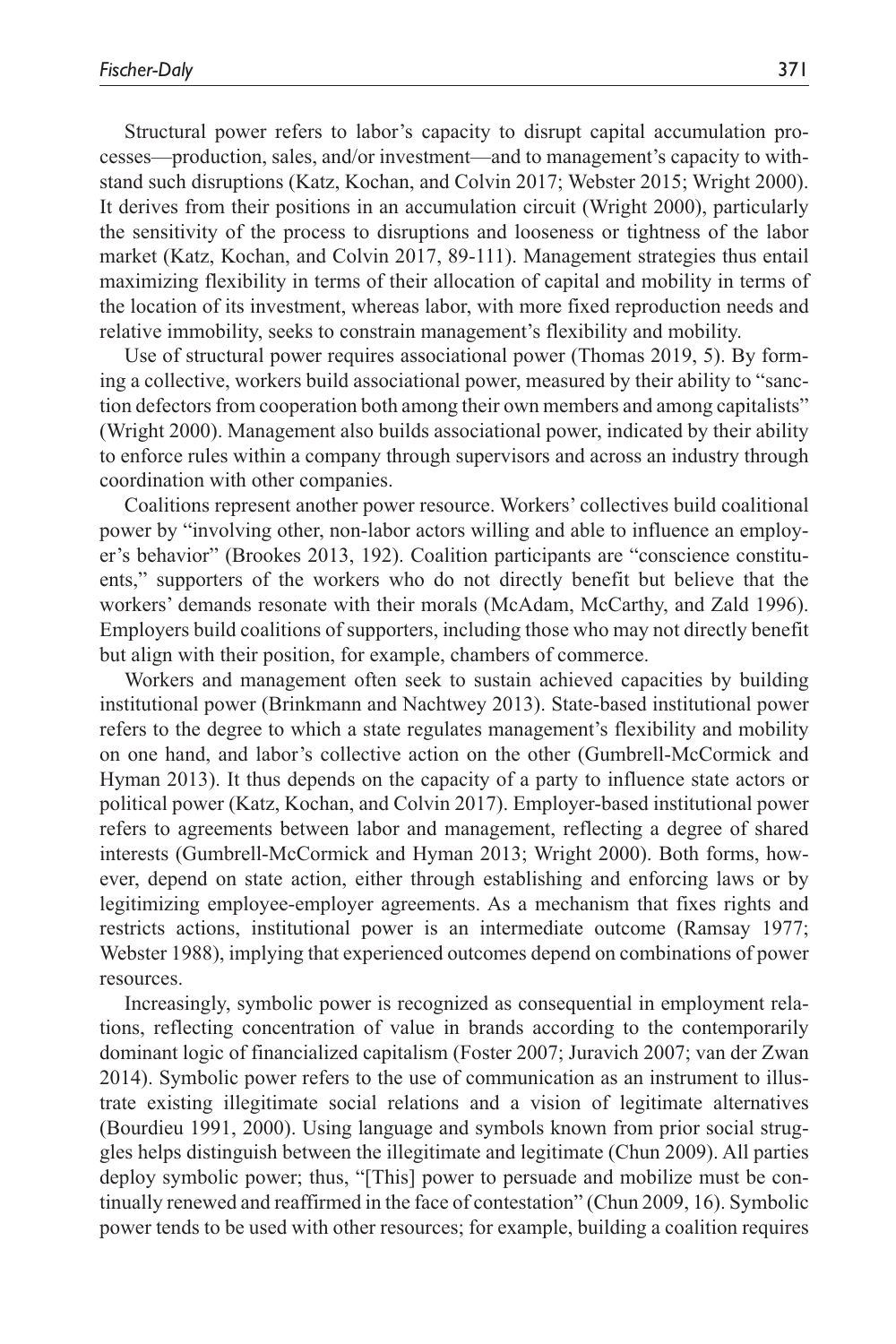that the direct beneficiaries articulate their demands in a frame that is compelling to potential joiners (Keck and Sikkink 1998; Lévesque and Murray 2010).

#### *Workers (Dis)Empowerment in Precarious Employment*

In parallel to the development of power-resource concepts, analysis of precarious employment has developed from understanding its character to the dynamics that contribute to its expansion, inversely, its replacement with decent work. Precarious employment refers to "uncertain, unpredictable and risky" work (Kalleberg 2009, 2). Its expansion has been explained as an outcome of restructuring production systems based on reduced employment (Castel 2000, 528). Workers in precarious employment characteristically face antagonistic institutions and limited access to extant labor organizations, and therefore must create their own power resources incrementally (Zajak 2017).

Scholars have increasingly documented workers' struggles against precarious employment (Eaton, Schurman, and Chen 2017). Such cases reaffirm workers' agency and demand explanation of the dynamics involved. Toward such explication, Doellgast, Lillie, and Pulignano (2018) predicted that higher worker bargaining power relative to employers drives a cycle of low precarious work that is supported by cooperative employer strategies involving worker voice, inclusive and encompassing institutions concerning employment regulation and labor reproduction, and inclusive worker solidarity and strategies. To explain the early success of the UFW, Craig Jenkins (1985) pointed to the combination of a facilitative political environment and effective mobilization of solidarity among workers and allies.

Studies of precarious worker struggles thus suggest an incremental combination of power resources. To explore this notion, this study selected three cases that appeared to offer insights into why certain groups of workers succeed more than others in shifting from precarious to decent work. Comparative analysis of their experiences illuminated an explanatory framework: workers build bargaining power by achieving reciprocal recognition of human dignity, which enables sequential creation, deployment, and combination of power resources. The concept of dignity is subsequently explained before presenting the framework in which it plays a catalytic role.

### *Human Dignity as a Catalyst of Worker Empowerment*

Human dignity is the basis of symbiotic social relations, its absence a cause of strife. Accounting for its fundamental role in all social relations clarifies why certain workers succeed in shifting from precarious toward decent work. Dignity is a psycho-social dynamic in which people mutually recognize each other's capacity to autonomously participate in the production of the laws and norms to which each is subjected; succinctly, "the capacity to assert claims" (Honneth 1995, 10). Starting with parental relationships, humans form identity intersubjectively and continuously, through dignified relationships that reinforce one's participatory capacity and undignified relations that destroy trust in oneself by denying participation in social rules (Honneth 1995).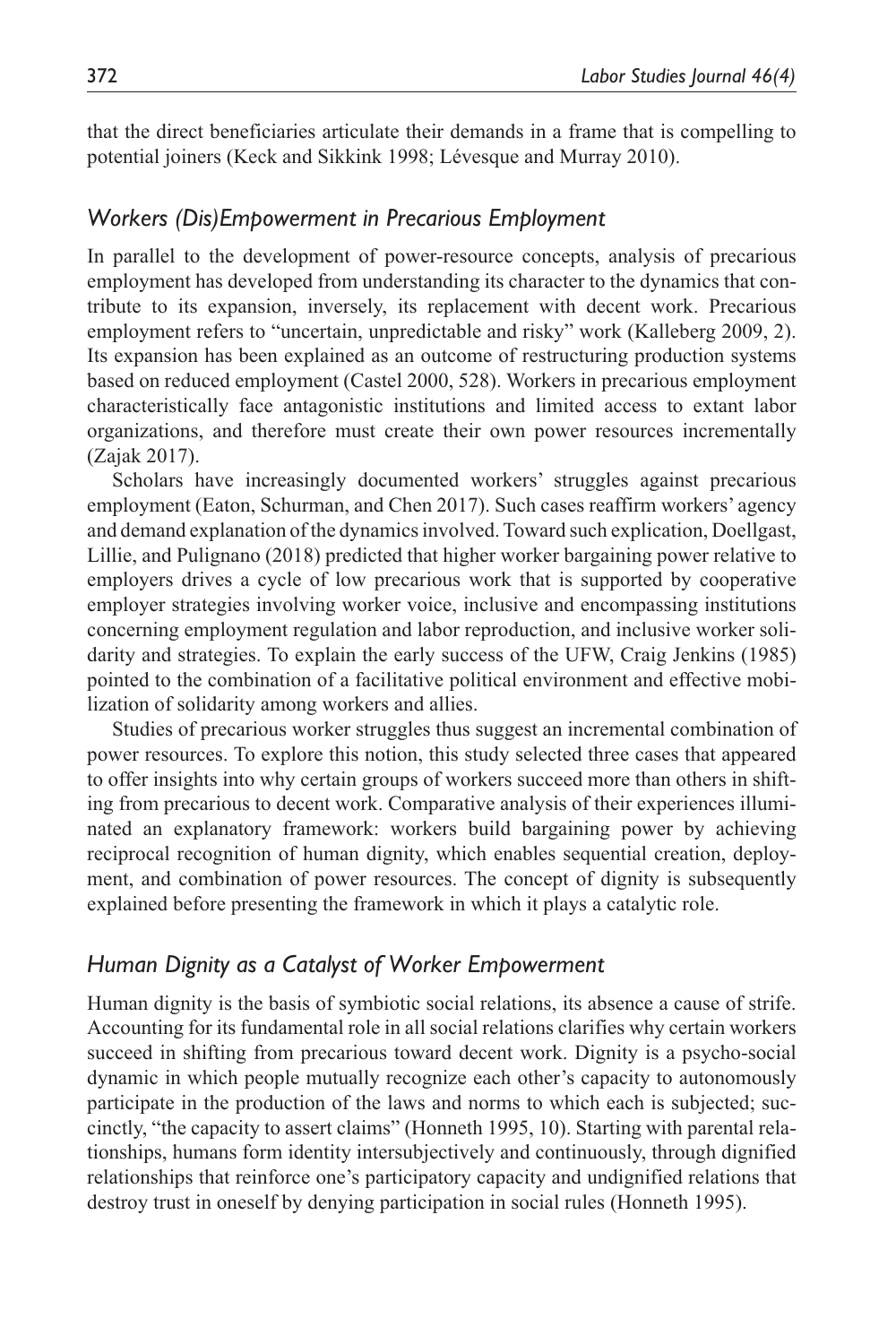The importance of workers' participation in work rules has long been identified as instrumental, for developing conscious solidarity (Fantasia 1988; Marx 1847) and as "voice" that "enables" achievement of material improvements (Barrientos, Gereffi, and Rossi 2011; Freeman and Medoff 1984; Leary 2003). Its import is, however, more fundamental. Whereas the pathological dynamic of denying dignity is the basis of the latent conflict in capitalist employment relations—alienation or mind-body separation (Braverman 1979; Marx [1867] 1990)—the demand for dignity morally underpins struggles for participation in work rules (Honneth 1995; Thompson 1963).

The dependence of human development on dignity points to its catalytic role in building associational, coalitional, and institutional power. Workers' simultaneous ownership of labor power and dependency on employers for their livelihood means that their primary tactic for gaining recognition to participate in work rules, the disruption of the capital accumulation process, risks immediate harm, the loss of wages necessary for basic needs. The more precarious the employment, the more acute the risk. Both to exercise disruptive tactics, which requires sufficient collective control over the available labor power (Wright 2000), and to mitigate the risk, workers must build associational power. From a common position of exclusion from participation in work rules, workers recognizing each other's dignity strengthens their individual selfconfidence and bonds them together, thereby facilitating collective action. Workers enlist supporters not directly affected by their struggle by articulating it in terms of the general human need for dignity, and building coalitional power helps precarious workers mitigate the risks of collective action. Enabled by the combination of associational and coalitional power, achieving mutual recognition of dignity vis-à-vis employers and state actors is the mechanism by which workers participate in setting work rules that reflect their interests.

Understanding human dignity as the fulcrum on which employment relations turn clarifies the relative success or failure of worker efforts to employment conditions. The cases studied herein advanced toward decent work when workers established reciprocal recognition of human dignity from each other, allies, employers, and state actors, thereby catalyzing latent associational, coalitional, structural, and institutional power.

# **A Framework of Power Building by Workers in Precarious Employment**

Not a singular act, precarious workers gain bargaining power by sequentially building power resources, each of which is catalyzed from a latent to an active state through the successful demand for dignity. Figure 1 models the process. Presented here from the perspective of precarious workers, the process unfolds in interaction with employers' power and in a particular conjuncture.

Associational power is a necessary first step. Workers must realize their capacity to act as a unified collective before effectively broadening their struggle to include allies in society who coalesce around their demands. Coalitional power is essential for precarious workers to confront systematic power imbalances vis-à-vis employers, especially employers' capacity to replace workers and to rely on governmental support. Precarious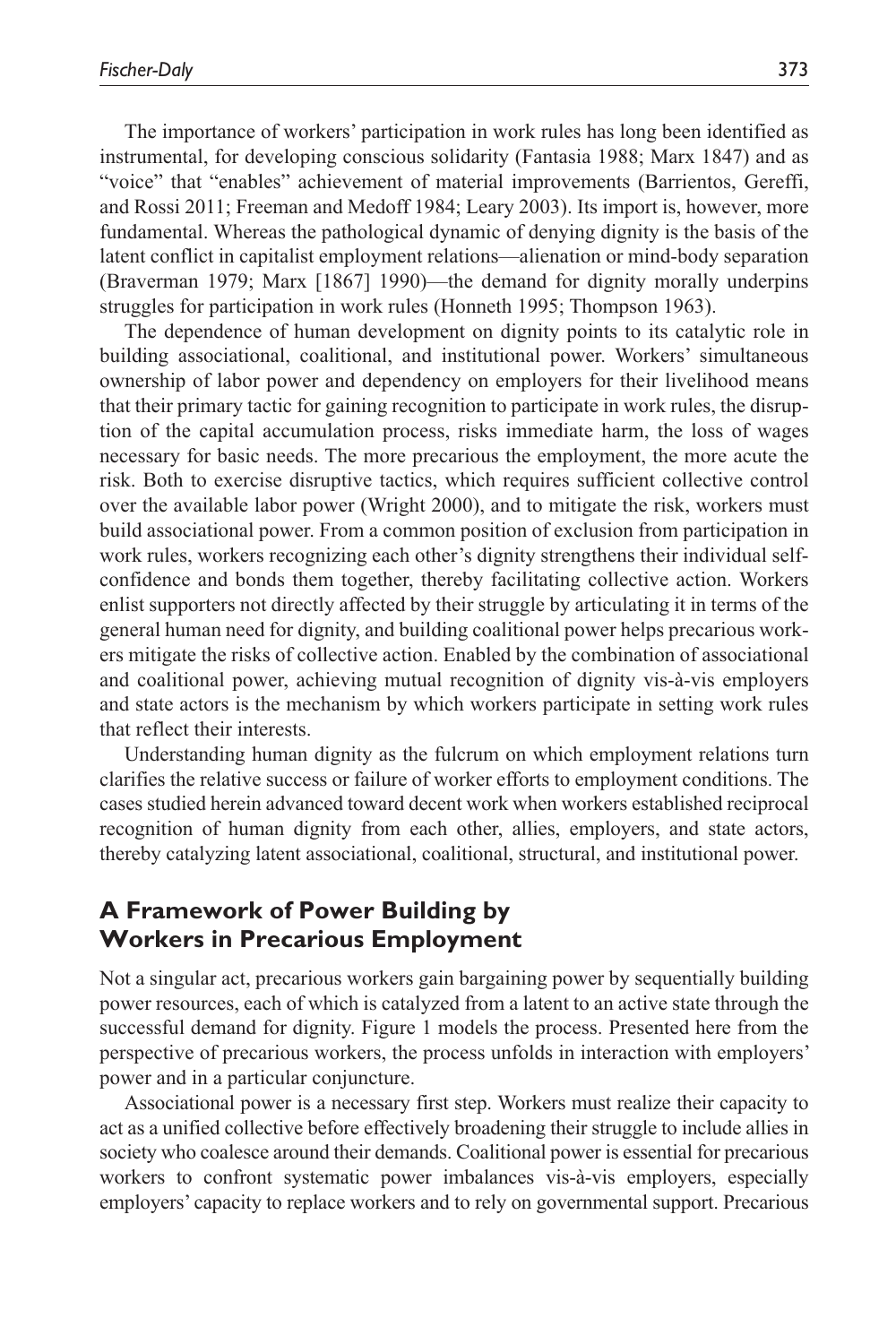

Figure 1. A model of power building by workers confronting precarious employment.

workers' assertion of structural power via strikes and boycotts forges associational and coalitional power, pressures employers and state actors, and tends to be insufficient to gain employer and state recognition of workers' dignity. For institutional power building, workers' emphasis on employers or the state depends on the orientation of state institutions toward labor. Facing antagonistic institutions that increase employers' discretion over work rules, for example, exclusions from labor laws or civic participation, precarious workers typically must seek to build both forms of institutional power.

Dignity functions as the necessary and insufficient causal mechanism that makes building bargaining power more likely (Beach and Pedersen 2013). The dotted lines indicate that each step and progression between them are contingent; the solid line around dignity indicates that its presence makes progress more likely (Figure 1). Precarious workers' progression along the steps likely depends on their gaining dignity from each other, allies, employers, and state actors. To achieve recognition of their capacity to participate in work rules, they assert symbolic power. With each other, workers articulate the illegitimacy of the current employment relationship and a vision for a legitimate replacement featuring their participation in the rules governing it. With each other and potential allies, workers reference known symbols to clarify their grievance as a violation of the social norm of recognizing human dignity and to identify such recognition as the legitimizing remedy. To gain recognition from employers and state actors, workers and coalition allies contrast the claims of employers and state actors to be upholding social norms with the denial of workers' dignity. Employers seek to retain managerial discretion over work rules by asserting their own symbolic power, emphasizing their employment and product as social contributions. Due to employers' and state actors' ability to avoid pressure from structurally and politically disempowered precarious workers, worker-coalition use of symbolic power is combined with disruptions of capital accumulation, for example, strikes and boycotts, to build institutional power. Thus, the extent to which precarious workers shift toward decent work depends on their achieving dignity—gaining recognition as participants in setting the rules to which they are subjected.

# **Method**

### *Industry Selection: Precariousness of U.S. Fieldworkers*

Precariousness characterizes fieldwork in U.S. agribusiness, reflecting the state and industry's co-structuring of its surplus accumulation process and labor supply. In the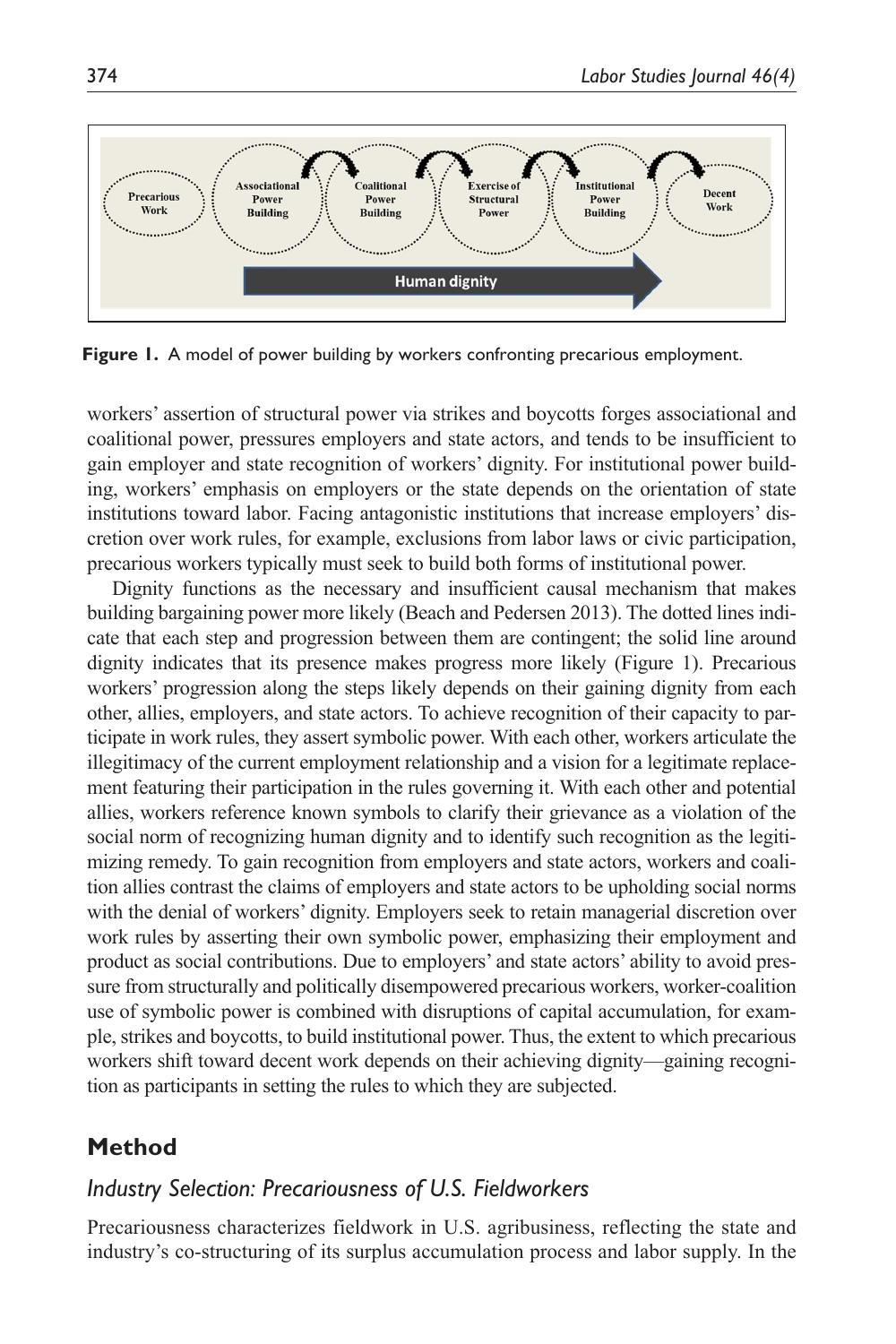2010s, mean and median annual incomes of U.S. agribusiness fieldworkers were less than \$24,999; their real wages were less than 60 percent of non-farm wages; 33 percent of their household incomes were below the poverty line; more than half relied on public assistance programs; at least 53 percent lacked health insurance; and at least one-third reported chronic pesticide-exposure symptoms (Holmes 2013; U.S. Department of Labor 2018). The conditions reflect extraordinary employer control over labor. Along with oligopolistic market power and nature-mitigating interventions, such labor control has helped agribusiness to profit despite the susceptibility of their investments to disruption from nature and labor. Agribusiness's extraordinary labor control depends on state support, granted in exchange for political support and greater legitimacy, burnished by agribusiness contributions to national income and of cheap food facilitating lower labor costs in other sectors (McMichael 2013).

Within the U.S. agribusiness industry, producers function as sites of value extraction for input sellers and output buyers, pressuring them to extract more value from the labor process. In 2017, 4 percent of U.S. agribusiness producers accounted for 69 percent of sales (U.S. Department of Agriculture 2019), yet even the large producers face financial squeezes between more capitalized and politically powerful companies supplying seeds and agrochemicals and those buying and marketing final products (Kloppenburg 2004; Russi 2013). Facing such price-elastic supplies of inputs and demand for their final products, U.S. employers of fieldworkers tend to rely on their ability to replace labor and control the terms of their work, a capability co-created with the state.

Underpinning U.S. agribusiness is a state-constructed denizen labor market. Nonprotection from violence has included direct state violence, for example, the presidency supporting assaults against UFW picketers in the 1970s (Garcia 2012), and inaction, indicated by recent estimates that 80 percent of female farmworkers have experienced sexual abuse at work (Human Rights Watch 2012; Morales Waugh 2010; Oxfam 2015) and permission of toxic chemical use.<sup>3</sup> State immigration policy provides employers with deportation as a disciplinary tactic, given the majority of fieldworkers are undocumented, and the 10 percent with H-2A visas have temporary legal status at their employer's prerogative (U.S. Department of Labor 2019). The National Labor Relations Act (NLRA) denies collective-bargaining rights nationally. California's Agricultural Labor Relations Act (ALRA) protects union rights and goes beyond the NLRA by permitting secondary boycotts, but its effect has historically been limited by excess labor supply, circumvention with labor contractors, and politicization of its oversight board, the Agricultural Labor Relations Board (ALRB; Daniel et al. 1991). The denizen status of most fieldworkers in U.S. agribusiness means that they work under menace of penalty, the ILO definition of forced labor.<sup>4</sup> Motivated to fieldwork by a lack of alternative livelihoods, their ability to participate in work rules is impeded by institutions co-created by the state and capital that provide employers nearly unilateral discretion over use of labor.

### *Case Selection and Analytical Approach*

In U.S. agribusiness, cases of worker resistance to precarious employment were selected for their likelihood to reveal an explanation of why certain workers facing precarity shift toward decent work (Eisenhardt 1989; Eisenhardt and Graebner 2007;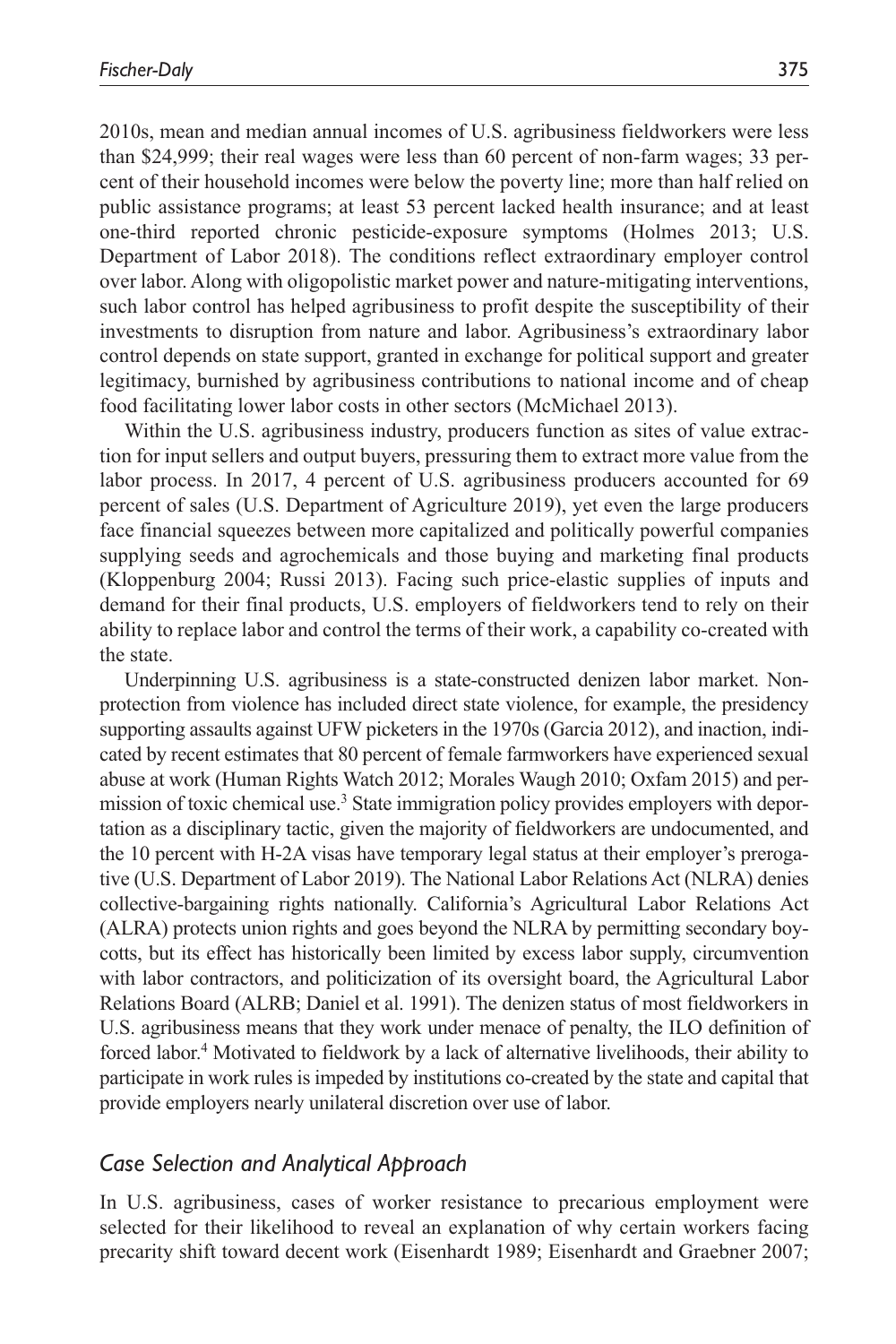Yin 2009). The cases are three organizations of workers employed in different subnational institutional contexts of the United States at agribusinesses producing and supplying fruits and vegetables to multinational corporations marketing the produce through retail, food services, and food processing. The UFW is a trade union, formally established in 1966, currently with 8,700 dues- or agency-fee-paying members and, according to union officers, and representing up to 29,000 workers in collective-bargaining agreements (CBAs), predominantly in the state of California. The CIW, an NGO established in 1995, developed an enforceable private-regulation model called the Fair Food Program (FFP), and estimates 30,000 people worked at participating agribusinesses in the 2018 harvests in Florida and the U.S. Southeast. The FUJ is a trade union, established in 2013, with 550 dues- or agency-fee-paying members covered by a CBA and has supported hundreds of workers in addressing employment disputes throughout Washington State.

The power-building framework emerged through theory-building process-tracing (Beach and Pedersen 2013; Eisenhardt 1989). After selecting cases, twenty-three semi-structured interviews with rank-and-file workers, organization leaders, and coalition allies were conducted in 2018 and 2019. Observations from visits with CIW and FUJ and academic, advocacy, and governmental studies served to triangulate. Given many interviewees' immigration status, identities were anonymized. Interviews ranged from forty-five minutes to five hours and focused on personal histories, organizational participation, strategies for advancing decent work, and drivers of success and challenges. Detailed case descriptions were fact-checked by interviewees. The constructs of power resources were borrowed from labor relations literature and observed in each case. Within-case analysis identified the sequential relations between resources and dignity as a probable causal mechanism. Between-case comparison and contrast indicated replication of the emergent framework explaining precarious worker power building as a sequential process catalyzed by dignity.

# **Case Studies of Power Building by Workers in Highly Precarious Employment**

The histories of the UFW, CIW, and FUJ are characterized by workers confronting the precarious employment relations of U.S. agribusiness by demanding recognition of their human dignity. The three organizations gained dignity in relationships among workers, with allies, employers, and state actors to build bargaining power and advance toward decent work. Each organization's power-building process is presented in turn.

### *UFW*

*UFW associational power building.* The UFW began by engaging workers in their actual social and psychological position, recognizing their dignity, and thereby building associational power. Co-founders Cesar Chavez, Dolores Huerta, and Gilbert Padilla adapted the power-building strategy from the Community Service Organizations to farmworkers' reality. This meant organizing workers at farm-labor camps and fields,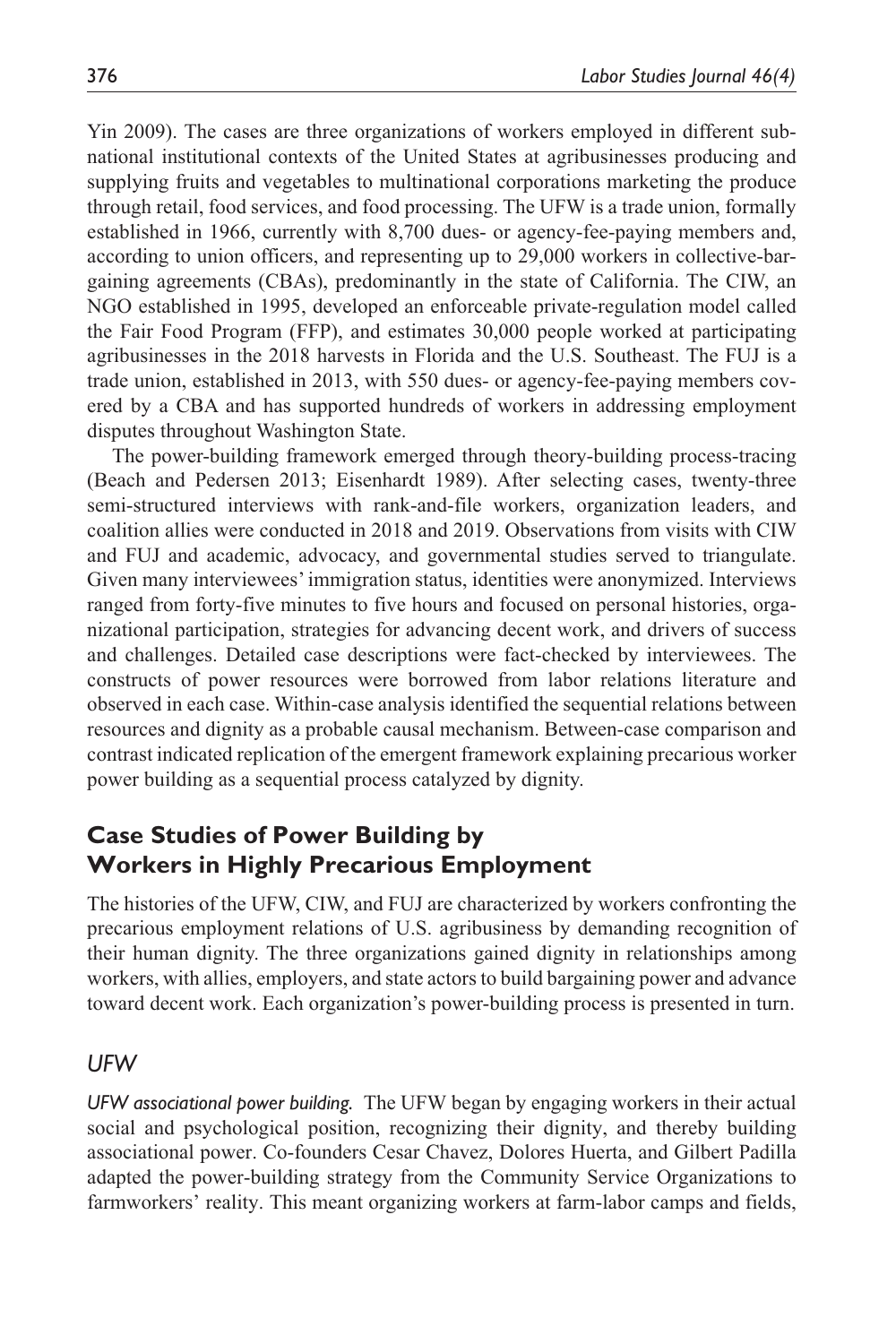and unifying workers of Filipino and Mexican heritage who employers pitted against each other. The UFW established services—health care, insurance, a credit union, service centers, the newspaper *el Malcriado*,<sup>5</sup> radio stations, a cooperative gas station—to address farmworkers' unmet needs and develop consciousness of their capacity, broadcast through the union's message "*Sí se puede*" ("Yes, you can"). Indicating the legacy of the initial approach, a current member explained, "We speak to people and explain the rights and benefits they have, to not be afraid, that there are risks of this and that thing always, but the resistance is the key to success."

*UFW coalitional power building.* UFW leaders concluded early on that they would never win through collective action contained at workplaces and had to appeal to society for support. The UFW began its appeal with the 1966 Delano-Sacramento march, inviting society to join "*La Causa*," the union's effort to achieve dignity for fieldworkers. The symbols introduced in the march continue in UFW collective actions: Christian-based references to sacrifice and piety, the flag featuring the Aztec eagle of Mexican indigenous warrior inspiration, encircled by hopeful white, against a background of suffering red. Prior struggles, particularly the Indian anti-colonial and U.S. Civil Rights movements, informed the UFW's strategic commitment to nonviolence, to which longtime president Chavez repeatedly fasted and appealed to all parties to sustain (Grossman 2014; Pawel 2014).

*UFW exercise of structural power.* The UFW has used strikes and boycotts to pressure employers and empower workers. The union's first strike demanded improved housing conditions in labor camps. Throughout the 1970s, tens of thousands of UFW members struck, achieved union contracts and wage increases, and suffered extreme and at times fatal violence perpetrated by vigilantes and police (Garcia 2012; Martin 2003). In the last decade, short strikes helped expand membership by winning union elections. As a current member concluded, "If you don't resist, if you don't fight, you're not going to have anything in life." Yet employers' ability to replace and intimidate strikers led the UFW to develop its coalition and implement one of the most successful boycotts in history. The union organized committees across the United States, Canada, and in parts of Europe. They mobilized 12 percent of U.S. consumers to boycott grapes, driving down prices (Garcia 2012, 54; Majka and Majka 1995, 12). Companies conceded.

*UFW institutional power building.* The UFW has built both employer-based and statebased institutional power. The first companies to concede were multinational corporations concerned about their brands, behind which grape production was a small portion of revenue.<sup>6</sup> After first gaining recognition from an employer in 1966, by 1973, the UFW negotiated 180 union contracts covering 67,000 farmworkers (Martin 2003). After that peak, the UFW's membership and contracts decreased. In 2019, the UFW represented 29,000 farmworkers covered by thirty-two contracts. The union's contracts have increased distribution of value to workers. Adjusted for inflation, average hourly wage rates negotiated in the early 1970s were \$19; in the last decade, contracts in the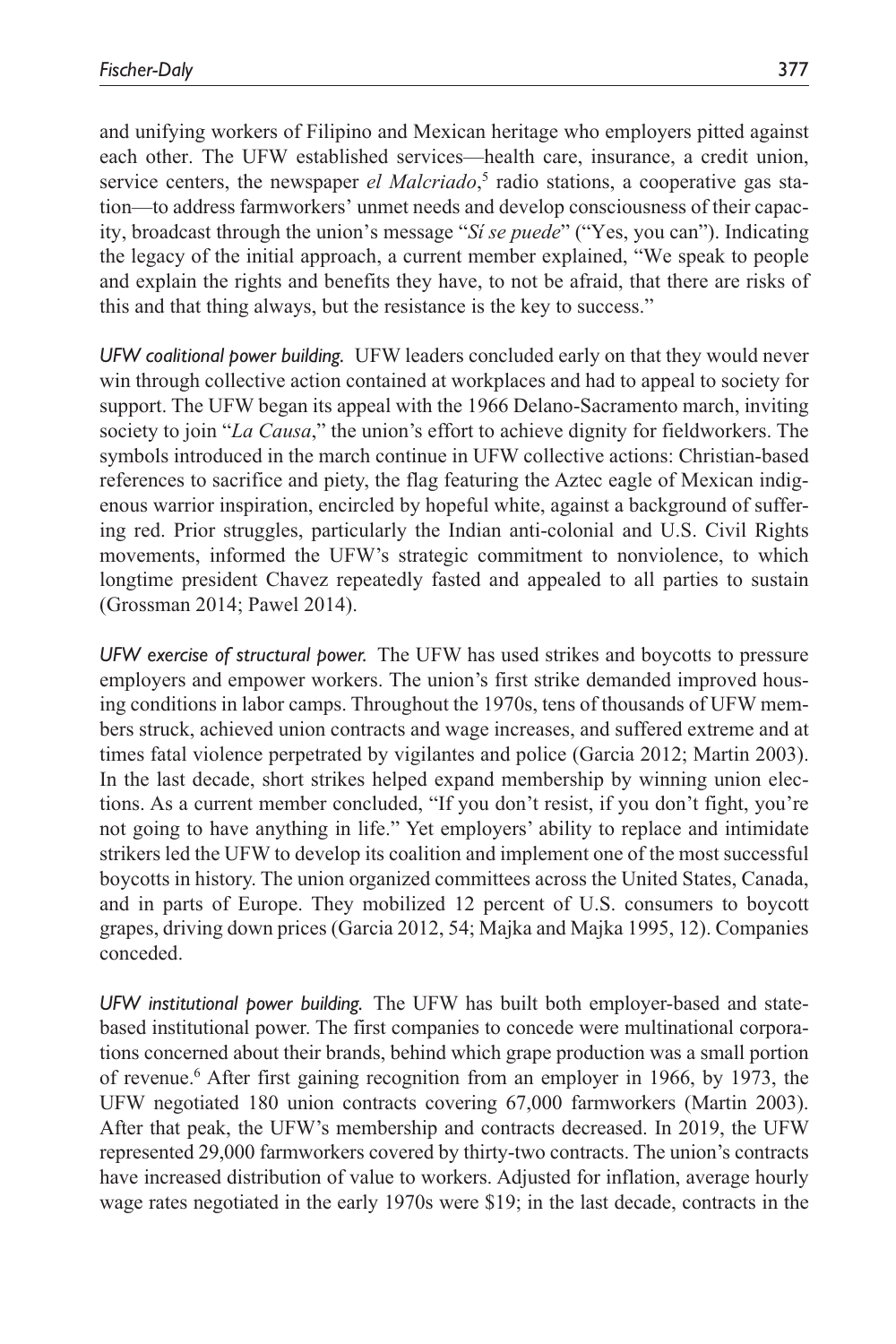tomato sector increased wages 42 percent. Benefits included employer contributions to union-administered health care and restrictions on pesticides, labor-substituting machinery, and hiring, which tend to increase worker tenure longer than the seven-year national average for agribusiness fieldworkers (Economic Research Service, U.S. Department of Agriculture 2020). Indicating their capacity to enforce standards, a current UFW member explained that they file grievances and use work stoppages "[w]hen there's a problem, but when they treat us well, we don't do anything."

Industry restructuring, political opposition, and eroded associational and coalitional power all likely influenced UFW's decline in employer-based institutional power. The UFW first won recognition and negotiated CBAs with corporations that owned and managed grape production.<sup>7</sup> Foretelling structural change, the 1979 UFW lettuce strike achieved unprecedentedly high wage rates, but higher prices based on inelastic demand returned agribusiness higher revenue than previous years (Martin 2003, 164-65). The industry began avoiding the constraints established in the union contracts by restructuring into networks, such that even the largest farms were independent of and price-takers from increasingly larger input suppliers and buyers. Industry restructuring meant the union would have to pressure multiple companies linked in the network (Anner, Fischer-Daly, and Maffie 2021).

Meanwhile, agribusiness owners responded to UFW organizing by asserting statebased institutional power. They formed associations, for example, the South Central Farmers Committee (Garcia 2012, 58-59), and used their associational power to support a conservative sweep of California state government in the 1980s. Governorappointed labor officials "stopped enforcing the law," principally by not investigating wage nonpayment and worker intimidation (Grossman 1991). Nationally, immigration and trade policies loosened the labor market, evinced by the increase in farm hiring of undocumented immigrant workers from 10 percent of the workforce in the 1980s to 60 percent by 2000 (Martin 2003, 183). Many current UFW members work in U.S. agribusiness because currency devaluation and dumped agricultural products devastated Mexican local economies, leaving them, as interviewed members explained, searching "to make enough for a family" in a country where "without papers there aren't other opportunities" (Weisbrot, Lefebvre, and Sammut 2014).

With structural and institutional power reinforced against them, the UFW needed to strengthen to sustain gains, yet membership declines and departures of union leaders and coalition allies indicated declining associational and coalitional power. Some observers attributed the decline to long-term president Chavez, particularly his increasingly tighter control over organizational decisions, demands for unquestioning loyalty, and not prioritizing worker organizing (Garcia 2012; Pawel 2009, 2014). At the time, UFW organizer Marshall Ganz wrote to Chavez, ". . . I think it's a bigger threat to the union if you can't tolerate independence and self-direction . . . " (quoted in Pawel 2014, Ch. 33). Chavez's decisions may have reflected his broad vision for social change, manifest in the many activists who attribute their motivation to him (Grossman 1991; Pawel 2014). For the UFW's power-building process, they suggest a decline in associational power rooted in non-recognition of others' capacity to assert claims.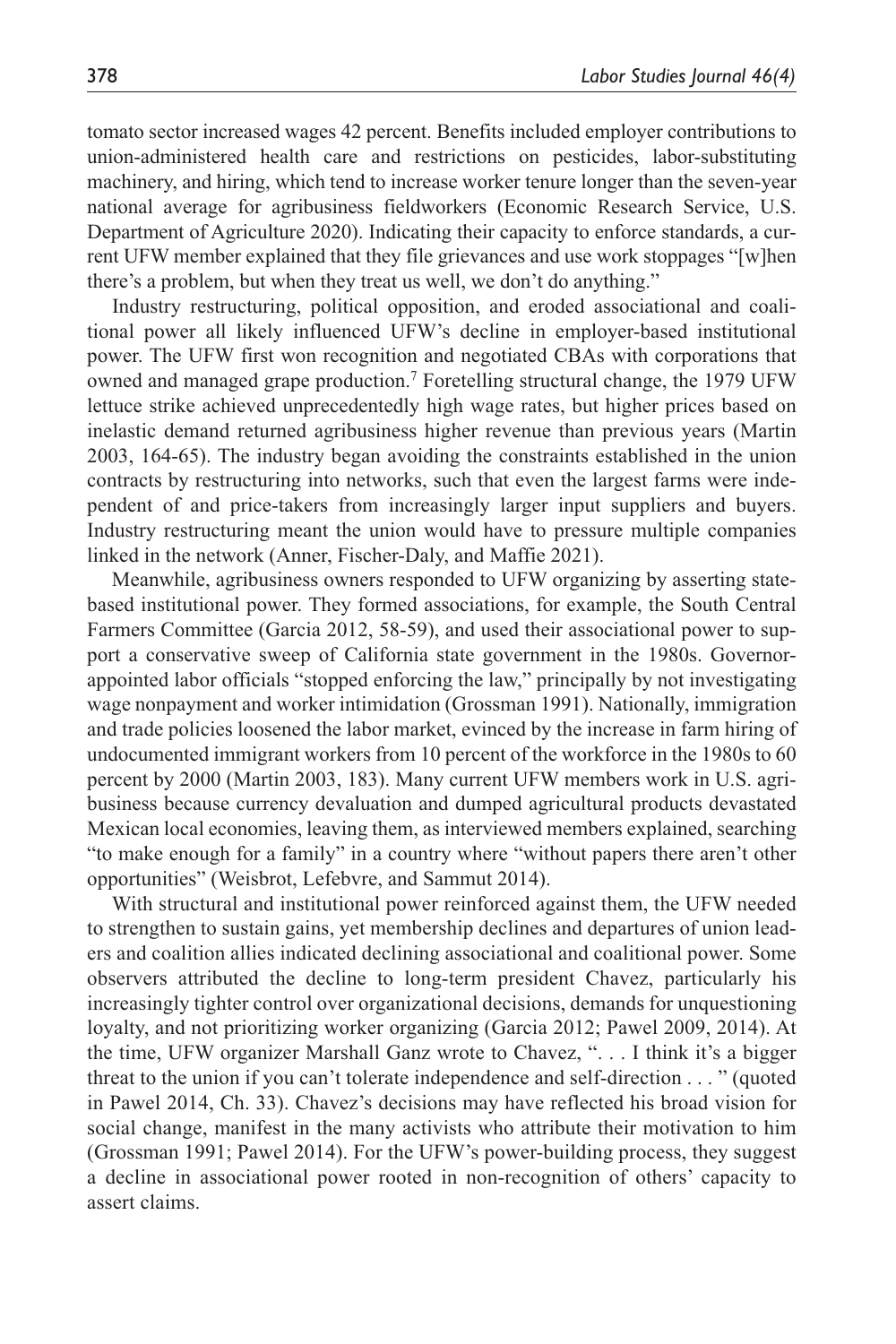The UFW has continuously built state-based institutional power. In 1975, the union helped enact the ALRA, establishing state-level recognition of agricultural workers' collective-bargaining rights.<sup>8</sup> The law protected union security clauses and secondary boycotts, and established "strike elections," meaning the ALRB has a duty to supervise union-recognition elections within forty-eight hours of certifying a strike by a majority of the workers.<sup>9</sup> In 1976, the UFW helped pass a law requiring overtime premium pay rates for fieldworkers after ten hours per day or sixty per week, and in 2016, the union helped pass legislation reducing the threshold to eight hours daily or forty hours weekly. In 2002, the UFW convinced the California legislature to legally establish mandatory mediation, $^{10}$  to address employer avoidance of collective bargaining. In 2005, UFW lobbying led the California legislature to pass a law requiring employers to mitigate heat exposure for everyone working outside.<sup>11</sup> Reflecting on the UFW's approaches, current union officers commented, "Unionization for farmworkers is very deep, but it's very slow"; "[We] need to think about a range of vehicles for workers to have power, voice and dignity." Perhaps indicating this strategy, half of the union's revenue is from worker dues and agency fees, the other half from private contributions.

### *CIW*

*CIW associational power building.* With its name, the CIW signals its associational power-building strategy: unifying employer-divided workers (Coalition), community involvement (Immokalee, the location of its headquarters and epicenter of Florida's tomato industry), and class position (Workers).<sup>12</sup> Co-founders Cristal Pierre, Chavannes Jean Baptiste, Jean-Claude Jean, Pedro Lopez, Felipe Miguel, Lucas Benitez, Ramiro Benitez, Andres Lopez, Greg Asbed, and Laura Germino united the Mexican, Guatemalan, and Haitian workers whom employers had worked to divide. From prior experiences, they brought popular education, a praxis in which people work *with* each other not *for* each other to counter oppression by collectively analyzing their position in power structures and developing strategies through dialogue (Freire [1970] 2000). The CIW applies the approach through weekly meetings open to all community members, training workers on their rights, provision of skills training, and its station *Radio Conciencia*—all managed by current or former fieldworkers. In the mid-1990s, they organized as a nonprofit NGO instead of a trade union, a decision informed by U.S. labor law's exemption of agricultural workers from the NLRA, lack of state-level support for unionization indicated by Florida's "right-to-work" laws, and many participants' observations of corrupt union practices in their home countries.

*CIW coalitional power building.* The CIW learned to appeal to society to pressure the more powerful companies in the industry. In 1997, they led a March against Violence directly responding to a supervisor's assault of a sixteen-year-old fieldworker, inviting non-fieldworkers to join a struggle for respect under the slogan "to beat one of us is to beat us all." That Christmas, CIW participants fasted, demanding employers negotiate. Although employers refused, religious and political leaders lent support. In 1999, the CIW marched from Fort Myers to Orlando. With the message "We are not tractors. We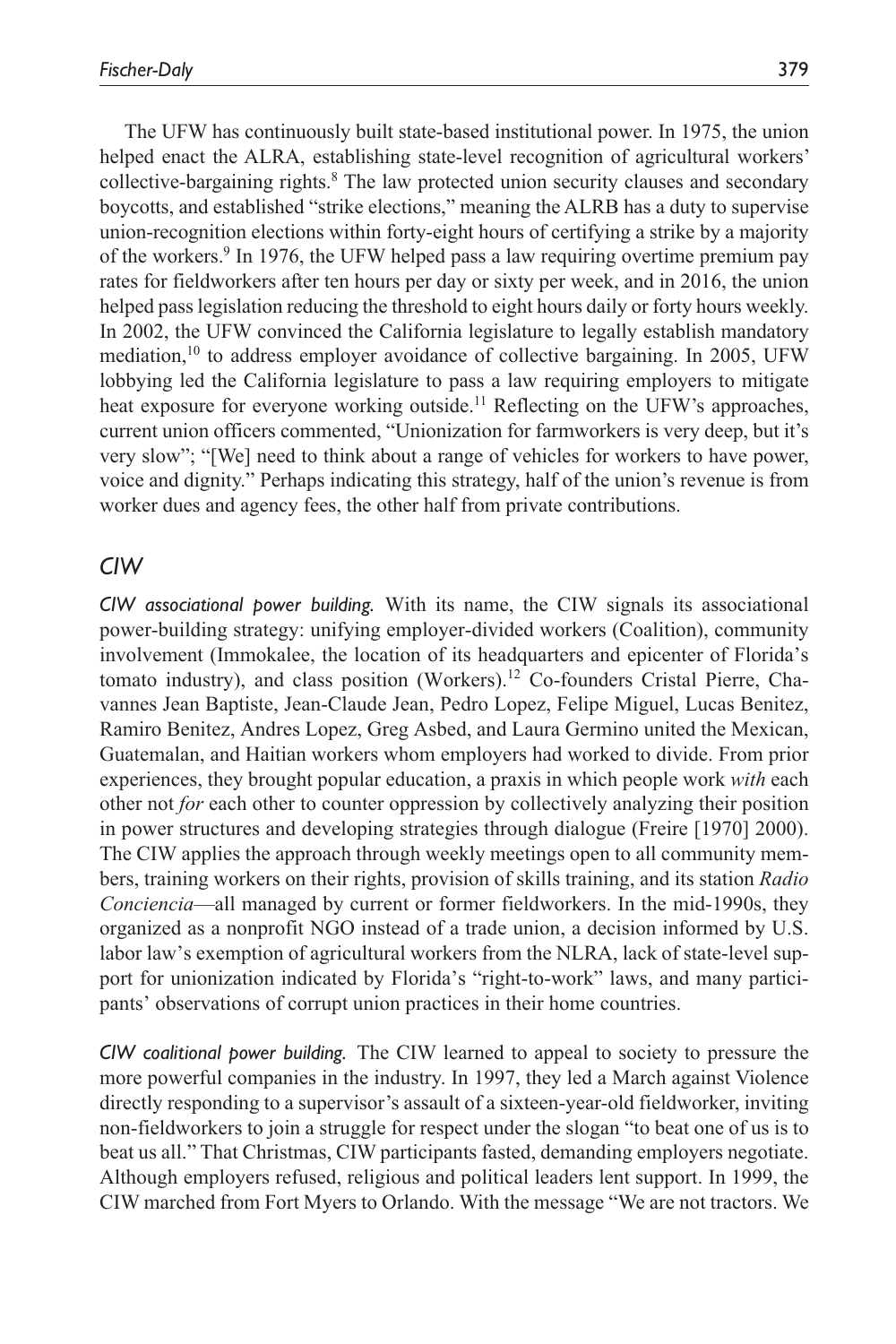are human beings. We deserve respect and dignity," CIW launched the first of ongoing Fair Food Tours in 2002. Their message motivated students and faith-based activists to organize the Alliance for Fair Food.

*CIW exercise of structural power.* Despite limited immediate gains, strikes strengthened CIW's associational power. In 1995, the CIW led 3,000 workers on a weeklong strike that achieved wage increases. An interviewed participant reflected on the confidence gained, "[W]e saw that yes you can achieve something." Throughout the 1990s, the CIW led periodic strikes and direct actions to claim unpaid wages, achieving wage increases and back pay, but employers refused to negotiate. Employers' avoidance partly reflected their supply-chain position. As Barry Estabrook (2011) documented,

While it is true that Florida's tomato production is dominated by large agribusinesses . . . [t]hey are tiny compared with their fast food, supermarket, and institutional food-service customers. They are also dwarfed by their suppliers, who are multinational corporations such as Monsanto, DuPont, and Bayer CropScience."<sup>13</sup>

By 1999, CIW concluded that they needed to redirect collective action toward the consumer-facing brands buying from their employers. With its coalition, the Alliance for Fair Food, the CIW led boycotts. Yum Brands, parent company of major tomato buyer Taco Bell, first signed an agreement with CIW in 2005, but the coalition had to boycott and gain agreements with three more multinational buyers to get the production companies, the fieldworkers' employers, to sign agreements.

*CIW institutional power building.* The CIW has primarily built employer-based institutional power. By 2010, the CIW's campaigns achieved sufficient agreements with foodservice and retail corporations to convince 90 percent of Florida's tomato industry to sign parallel agreements, committing to the FFP. Under the FFP, participating buyers agree to purchase products from participating producers, to cease purchasing from any supplier suspended from the FFP, and to pay the Fair Food Premium that employers pass through to workers; and participating suppliers agree to employment standards. The standards require minimum wage rates; zero tolerance of forced labor, child labor, physical and sexual assaults; passing through Premiums; standardized piece rates; worker-controlled time clock systems; direct employment; occupational safety and health systems; job-advancement opportunities; legal compliance of employer-provided housing; and cooperation with the FFP—including worker education, monitoring, and complaint resolution systems.14 The CIW established the Fair Food Standards Council (FFSC) to audit farms against the CIW-developed standards and to manage the complaint resolution system.15 The FFSC estimates that 30,000 workers are currently covered by FFP standards at eighteen tomato-, vegetable-, and fruit-producing companies that sell to fourteen retail, fast-food, and food-service companies.16 At FFP-participating producers, workers no longer face high risk of forced labor, sexual assault, and wage theft that plagues U.S. agribusiness. In one worker's description,

Under the Program, the rules, the laws are that the worker has a voice, as a woman you can report sexual assault. The supervisors continue being supervisors; the bosses continue being bosses; but the balance of power has changed . . . our priority is mutual respect.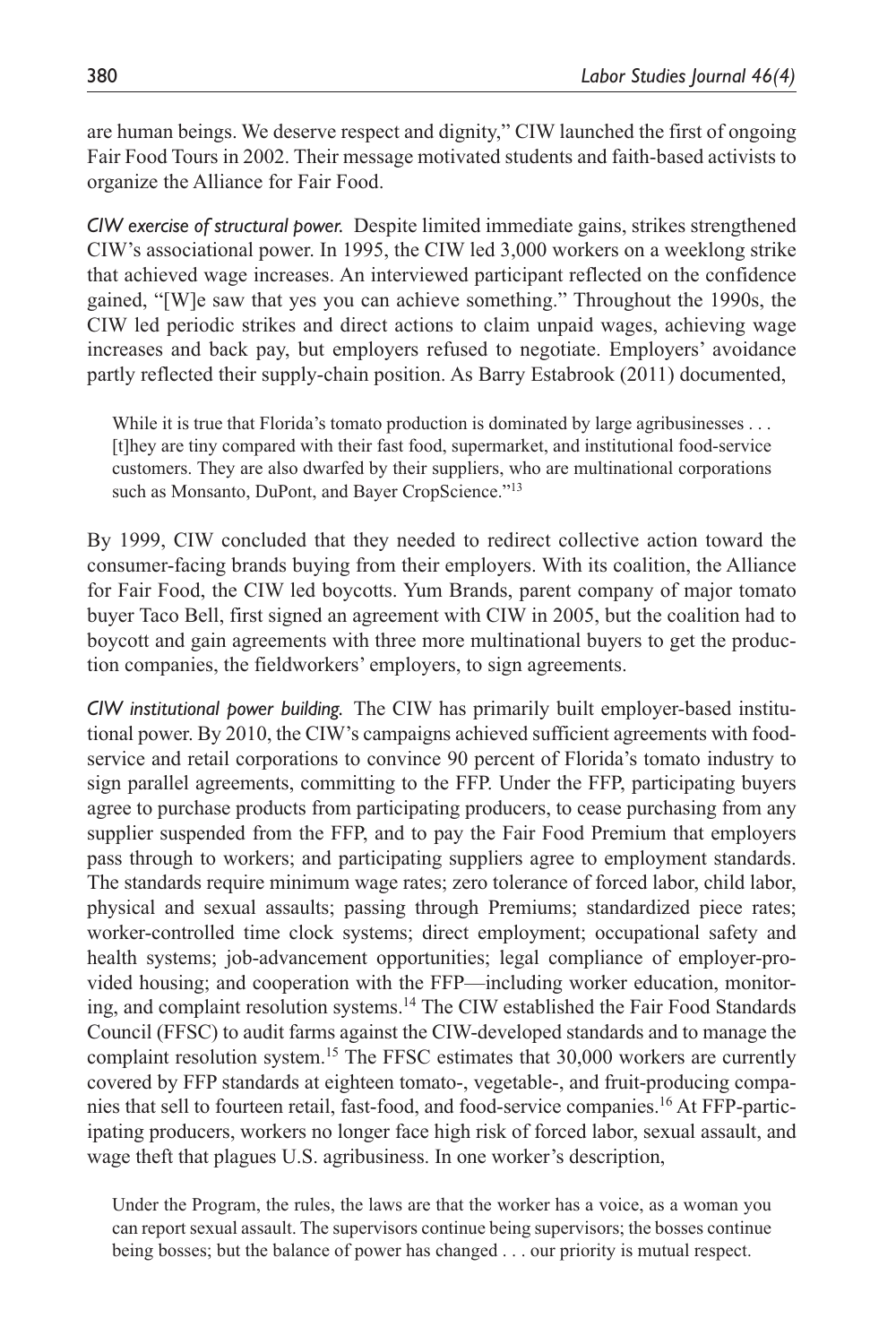The FFSC estimates that worker turnover declined by approximately two-thirds the rate prior to the FFP. Another worker emphasized that working under the FFP meant a shift from "fear" to "working freely . . . respected as human beings." The program also increased pay and ended employers' prior practice of mandating attendance without paying for as many as five hours per day. Another worker summarized, "you work with dignity."

The political context in southeastern U.S. agribusiness has impeded state-based institutional power-building strategies for the CIW. CIW's first allies initially assisted workers to file legal complaints and realized that they were not changing employment practices due to employers' greater institutional power. A worker described it as "a hostile environment . . . a woman cannot live suspending her dignity to be able to feed her family." Between 1997 and 2010, the CIW presented sufficient evidence to compel prosecutors to convict fifteen employers for enslaving workers, freeing a thousand workers (Sellers and Asbed 2011, 30). The slavery prosecutions in 21st century U.S. agribusiness reflect the persistence of violent coercion (Baptist 2014, 111-144; Sellers and Asbed 2011). The context influenced CIW's decision to not pursue union collective bargaining, perceiving that employers would never concede. An implication is that CIW is not a membership organization, and external contributions have provided all revenue.

# *FUJ*

*FUJ associational power building.* FUJ—translated to Families United for Justice—integrated Indigenous, union, and cooperative traditions in its associational power-building strategy. The majority of the union's members are from Indigenous communities in southern Mexico, with Mixteco or Triqui as their primary language, who left to escape state-supported violence and, like their mestizo-Mexican coworkers, lacking livelihood opportunities. Together, they worked in the fields of Sakuma Brothers berry farm in Washington State. The workers began organizing at the company's worker housing camps, convening multilingual meetings to discuss supervisors' tendency to divide them by perceived ethnicity, and fusing the Indigenous concept of *tequio* honor-based work for one's community—with popular education and unionism. While pursuing collective bargaining, FUJ members also began the *Tierra y Libertad* cooperative, reinforcing their associational power by creating a worker-controlled alternative livelihood.

*FUJ coalitional power building.* From their first collective action, FUJ began developing coalitional power. When organizing their first march, a worker called Community-to-Community (C2C), a local NGO. C2C staff had worked with the UFW and the popular-education-based Landless People's Movement of Brazil (MST), and equipped FUJ with resources to study U.S. unionism, the UFW's grape boycott, and the MST. By communicating their struggle in reference to prior struggles, FUJ gained more allies. Locals of the International Longshore and Warehouse Union, United Food and Commercial Workers, United Steel Workers, Organization of Workers for Labor Solidarity, and State Labor Council lent their experience and resources. Labor lawyers defended workers' right to collective action under Washington State's Little Norris LaGuardia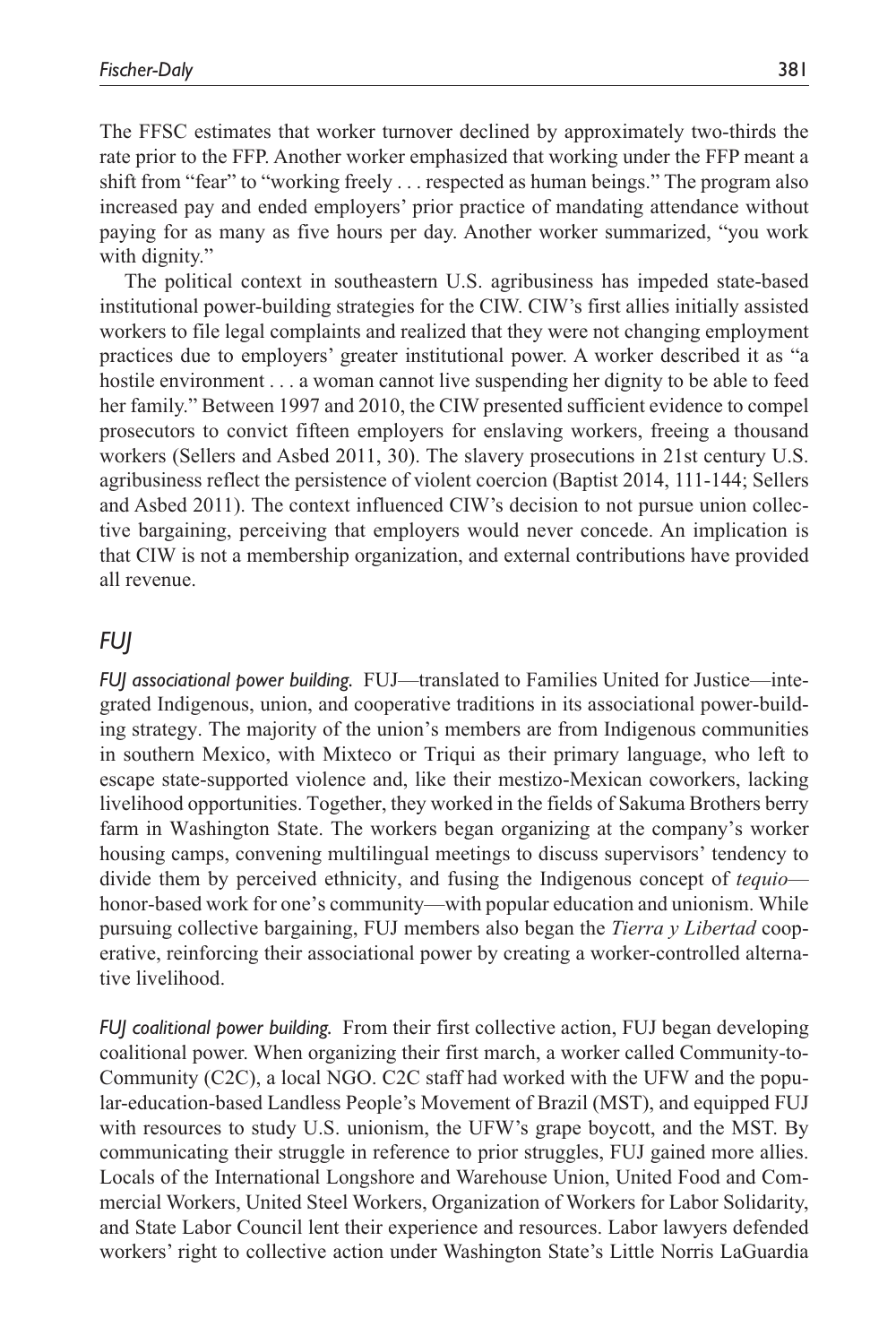Act.17 University students formed solidarity committees. FUJ enlisted the support of labor organizations nationwide through the Food Chain Workers Alliance. As the flyer of one allied organization read, "Join the Boycott. Sakuma Bros. Bleeding Workers for YOUR Berries." Employers responded, for example, with a "I Love Berries" campaign and labeling FUJ "extremists" (Baron 2014; Wheat 2014).

*FUJ exercise of structural power.* In 2013, a worker requested a raise, was fired, and appealed to coworkers. With their families, workers marched to Sakuma's management and demanded their coworker's reinstatement and improvements. Management conceded temporarily. In response to management not fulfilling its commitments, the workers voted to strike. Management then banished FUJ activists from company property and resisted the demand to negotiate (DeMay 2014), likely preferring to replace the workers than risk being replaced. Sakuma is a family-run business then primarily supplying berries to Driscoll's (estimated by interviewees at 70% of 2013 sales), which sources from 400 producers in twenty countries (Shelman 2017). Sakuma offered a settlement to end the strike. Workers deemed it insufficient, called off the strike to avoid replacement, and, over three years, conducted multiple work stoppages and, with allies, filed lawsuits and led a boycott. After members voted to boycott Sakuma's berries, FUJ's newly elected president Ramón Torres and C2C's Edgar Franks organized forty boycott committees. FUJ and its allies eventually expanded the boycott to Driscoll's, which led to Sakuma's recognition of the union.

*FUJ institutional power building.* The FUJ has built employer- and state-based institutional power during their shorter history. Despite no federal or state laws compelling Sakuma to collectively bargain, in 2016, the company agreed to a union election. Driscoll's (2017) stated its support. Seventy-seven percent of Sakuma employees voted for FUJ to represent them. Nine months later, Sakuma signed a CBA with FUJ. Their first contract covered the approximately 500 berry pickers. The workers voted to become dues-paying union members or pay an agency fee, and thereby provide 84 percent of FUJ's revenue. Under the 2017 CBA, the union and company set wage rates through daily test picks, with a minimum wage of \$12 per hour (compared with then \$11 and \$11.50 statewide minimums) and target average weekly rates of \$15 to \$17 per hour. The contract required free employer-provided housing for migrating workers, lunch breaks, a daily maximum of eleven hours of work, occupational safety and health systems, worker seniority, just-cause discipline and a union grievance system, and union access to workers. Commenting on their new right to leave as needed, for example, to pick up children from school, a member said, "the power basis has shifted." Indicating the union gained recognition of workers' role in the workplace, from an average of biweekly grievances all going to an arbitrator in the contract's first year, in year 2, FUJ and Sakuma settled all grievances directly. Subsequently, they have repeatedly renegotiated the CBA.

In the sub-national political context of western Washington State, FUJ has built state-based institutional power in collaboration with its coalition. Between 2013 and 2017, FUJ and its legal allies won back pay in a wage-theft settlement with Sakuma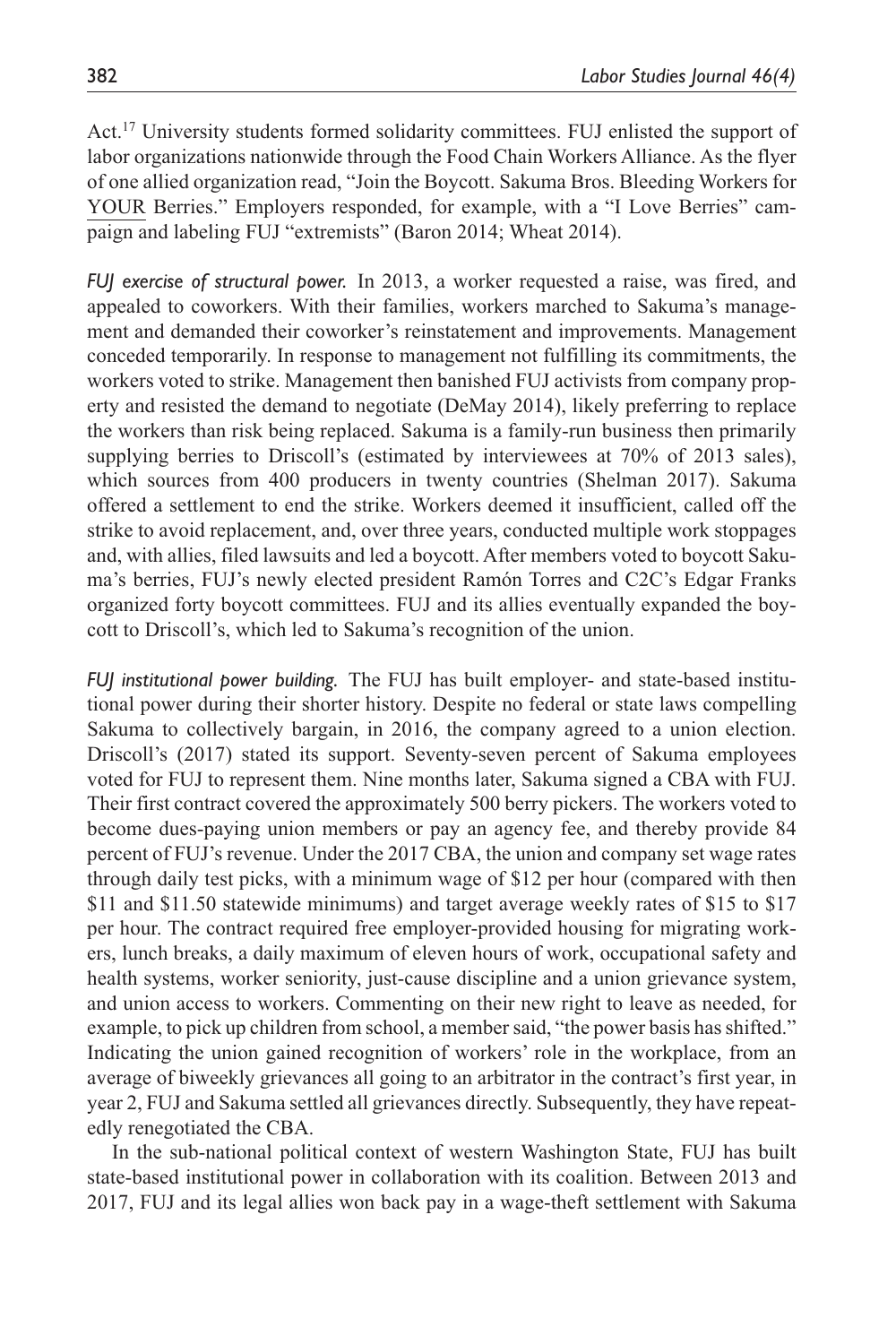and a series of court cases that halted management interference and retaliation against workers' concerted activity (Lally 2020). FUJ local allies pushed back against immigration authorities' enforcement activities. In 2014, Sakuma attempted to replace the workers active in the unionization effort with H-2A workers, and FUJ blocked the attempt by filing 489 cards signed by workers declaring their availability for work with the Department of Labor. In fact, the fieldworkers represented by FUJ have worked at Sakuma for nine years on average. In 2019, FUJ helped pass legislation enabling the state labor department to monitor the domestic farmworker labor market as a priority over new H-2A visas and to monitor H-2A requirements on labor, housing, and health and safety. While the H-2A program mandates the prevention of adverse effects on domestic labor and standards for immigrant labor brought under the program, with this law, Washington became the first state to establish a mechanism to enforce the regulations (Bacon 2019).

# **Discussion**

# *Comparing UFW, CIW, and FUJ: Achieving Dignity Catalyzes Power Resources*

The strategies of the UFW, CIW, and FUJ suggest that achieving dignity catalyzes a sequential process of building power resources, making advancement toward decent work more likely. The model that they revealed is presented in Figure 2, with the lower level showing the summarized observable manifestations of human dignity operating as the causal mechanism that made building bargaining power probable. Gaining recognition of their capacity to participate in the rules to which they are subject supported the workers' development of each power resource.

First, each group of workers recognized the disassociation sown by employers among them and deliberately united each other into new, inclusive associations. They used symbolic power to recognize each other's capacity as responsible social actors. The UFW's Aztec eagle flag and "Sí, se puede" anthem, the CIW's unification of multinational workers and application of popular education, and the FUJ's multilingual meetings and fusion of popular education with Indigenous members' traditions were uses of language and symbols that activated workers' agency. This recognition of each other's human dignity enabled them to recast individual grievances as collective demands and to develop strategies to advance toward decent work.

Second, each organization used their associational power to build coalitional power. Initial employer responses to organizing convinced workers to broaden their powerbuilding efforts, evincing strategic collective decision-making central to effective associational power (Ganz 2000). To broaden, each workers' organization appealed to society to recognize their dignity, using the socially legible tactics of marches and demonstrations. The UFW's *La Causa*, CIW's "we are humans not tractors," and FUJ's "families united for justice" articulated the workers' particular struggles in the broader human struggle for dignity, thereby building coalitions that increased their bargaining power.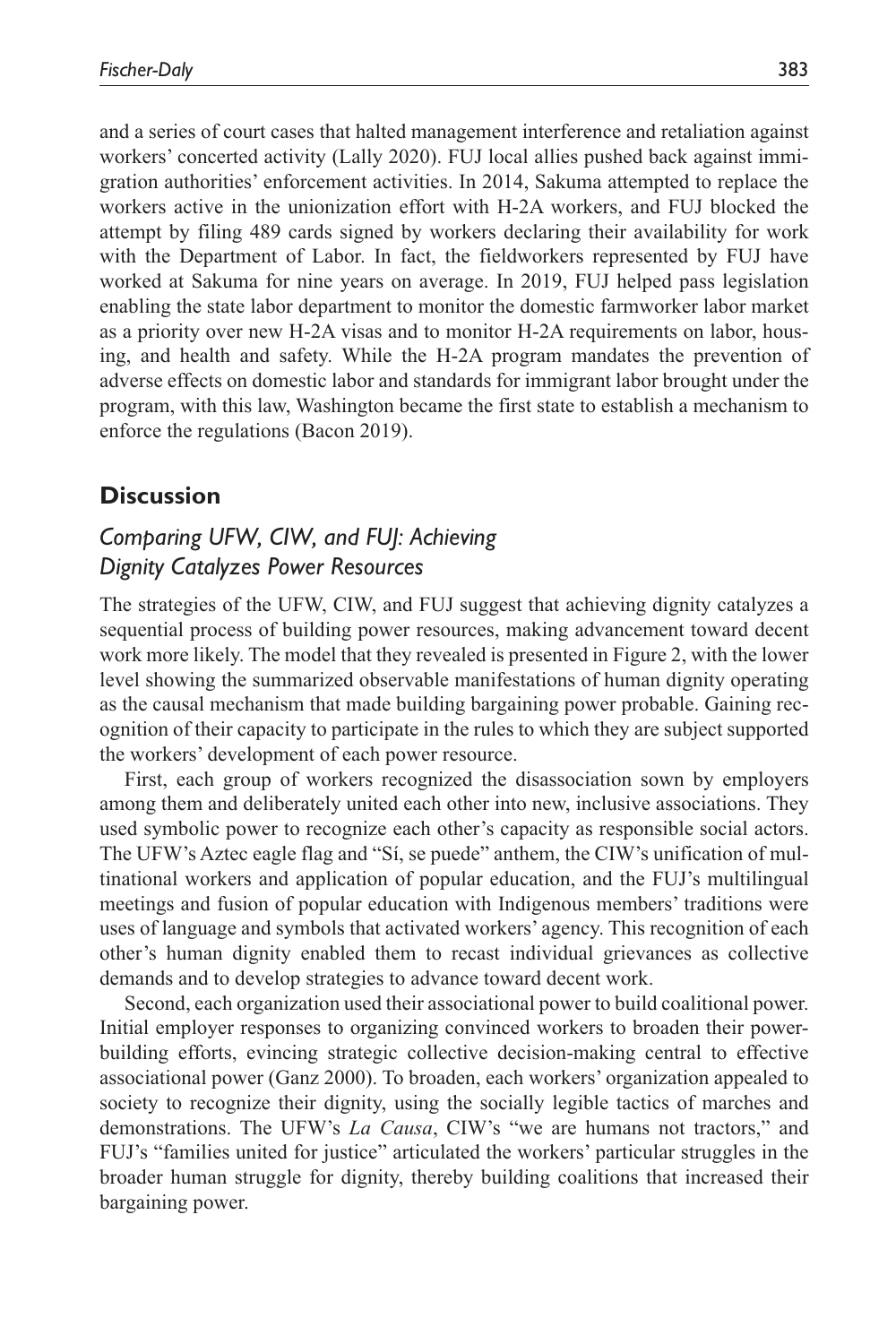

**Figure 2.** Building power from precarity toward decency by United Farm Workers, Coalition of Immokalee Workers, and *Familias Unidas por la Justicia*.

Third, the combination of associational and coalitional power supported the use of structural power. While strikes in all three cases proved insufficient to convince employers to negotiate, they reinforced the workers' recognition of their collective organizing capacity and clarified employers' power resources. The employers' supply-chain position as sites of value extraction for larger input and output companies inclined them to resist workers' demands. Employers' state-based institutional power enabled them to withstand strikes through repression (physically in UFW's early decades and publicly tarnishing worker activists' reputations in all cases) and refusal to negotiate, a tactic observed across all three cases. By combining associational and coalitional power, workers implemented boycotts, disrupting capital accumulation to restrain the companies from allocating capital away from the organized workers to alternative production sites, machinery, or replacement workers. The pressure countered employers' state-based power to repress and avoid collective bargaining. The coalitions portrayed employers' refusal to permit workers' participation in work rules in moral terms and against consumer-facing brand images, demonstrating symbolic power. Simultaneously, boycotts countered the limited ability of the agribusiness production companies alone to respond to their workers' demands by securing buyer companies' support for each organizations' first agreements with employers.

Fourth, the UFW, CIW, and FUJ established workers' participation in work rules through enforceable agreements. The UFW and FUJ negotiated CBAs, and the CIW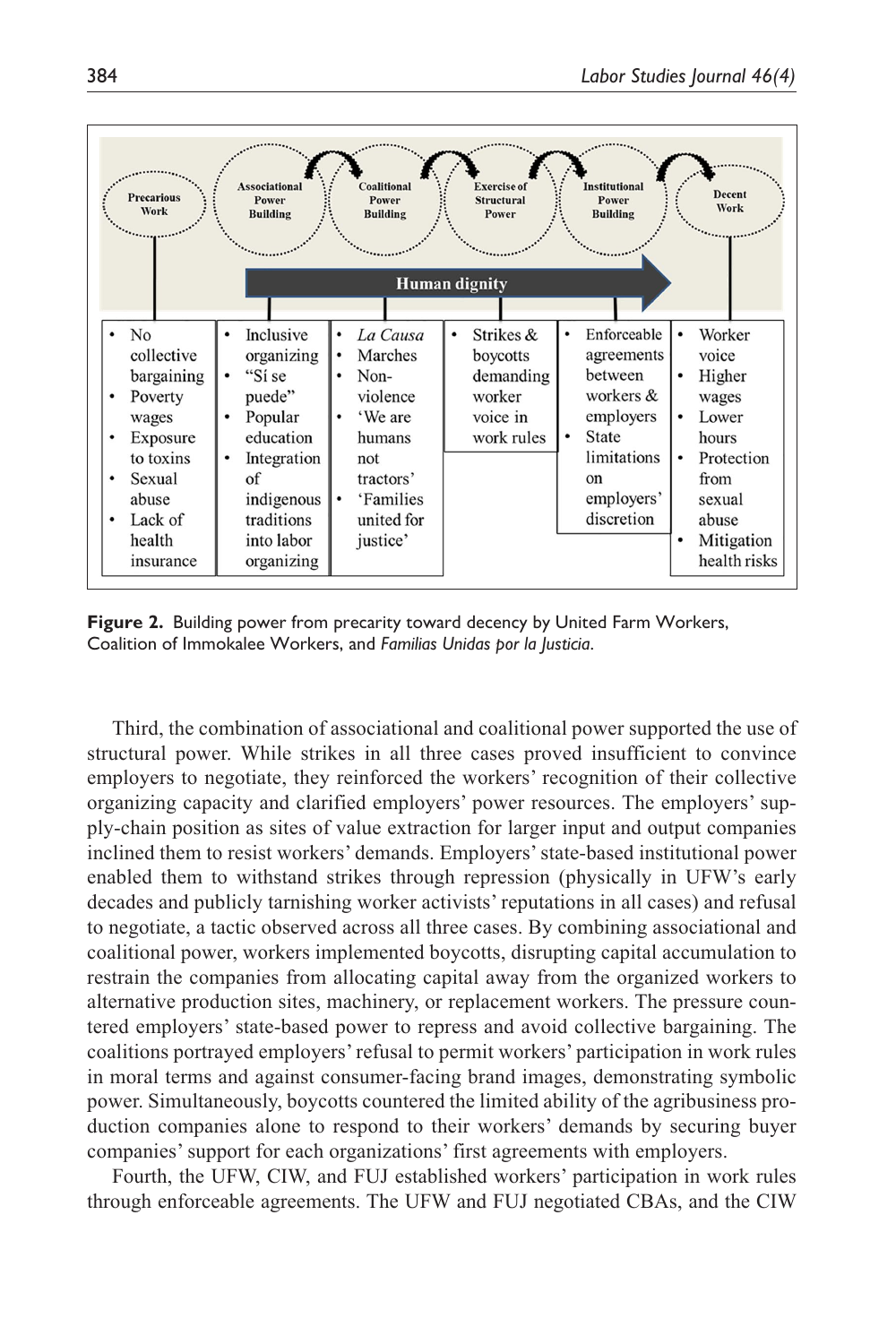FFP agreements—all examples of employer-based institutional power (Gumbrell-McCormick and Hyman 2013). They each convinced state actors to impose limits on the companies' otherwise extraordinary labor control. Exemplifying state-based institutional power, the UFW established the ALRA; the CIW compelled prosecutions of slavery; and the FUJ convinced the state to commit to enforcing labor regulations in agribusiness.

Comparing the UFW, CIW, and FUJ revealed the catalyzing function of dignity in building power and sequential combination of power resources to advance from precarious toward decent work. Associational power functioned as the cornerstone, upon which building coalitional power strengthened workers' structural power, creating the possibility of building institutional power. The cases suggest that each power resource was necessary yet insufficient alone to shift from precarious to decent work. Yet these power resources only became active when workers gained dignity. The workers first recognized each other's capacity, inviting each other to collectively participate in the creation and enforcement of standards governing use of their labor. The demand for meaningful voice at work united the workers and attracted allies, because it articulated their struggle as fulfilling a fundamental dimension of humanity (Honneth 1995). It was the content of their framing (Lévesque and Murray 2010; McAdam, McCarthy, and Zald 1996) and assertions of symbolic power (Bourdieu 1991, 2000; Chun 2009). Workers won greater recognition of their capacity to participate in work rules, and thus defined new terms and conditions of their relations with employers and the state. By gaining dignity, workers built and combined power resources, evincing the demand for and securing of dignity as the causal mechanism.

Notably, human dignity was essential to internal and external power building because it articulated the relations between workers and with their allies, employers, and state actors. The early success of the UFW demonstrated the effectiveness of an organization in which workers and allies recognized their respective human dignity, enabling them to demand the same from employers. Its decline in membership and employer-based structural power partly reflected decreased associational and coalitional power due to its president's increasing unwillingness to recognize the capacity of others to participate in the UFW's decision-making, in tension with his dedication to the struggle for such recognition externally. The role of dignity clarifies the critique that Chavez's distrust of others contributed to UFW's decline in membership and CBAs (Garcia 2012; Pawel 2009, 2014). If workers in precarious employment must combine associational and coalitional power to influence their relations with capital and the state, and recognition of human dignity catalyzes these power resources, then even perception that a leader is impeding the participation of workers, organizers, or allies risks weakening the workers' power. Demanding recognition of human dignity drives the power-building process, and its achievement depends on trust among participants, specifically that they remain committed to this fundamental praxis and goal. Participants at the UFW, CIW, and FUJ regularly articulate the essentiality of worker participation. Organizationally, the FUJ's reliance on worker contributions for operating revenue likely reinforces this orientation, and prior declines in UFW membership serve as a reminder of its importance for bargaining power.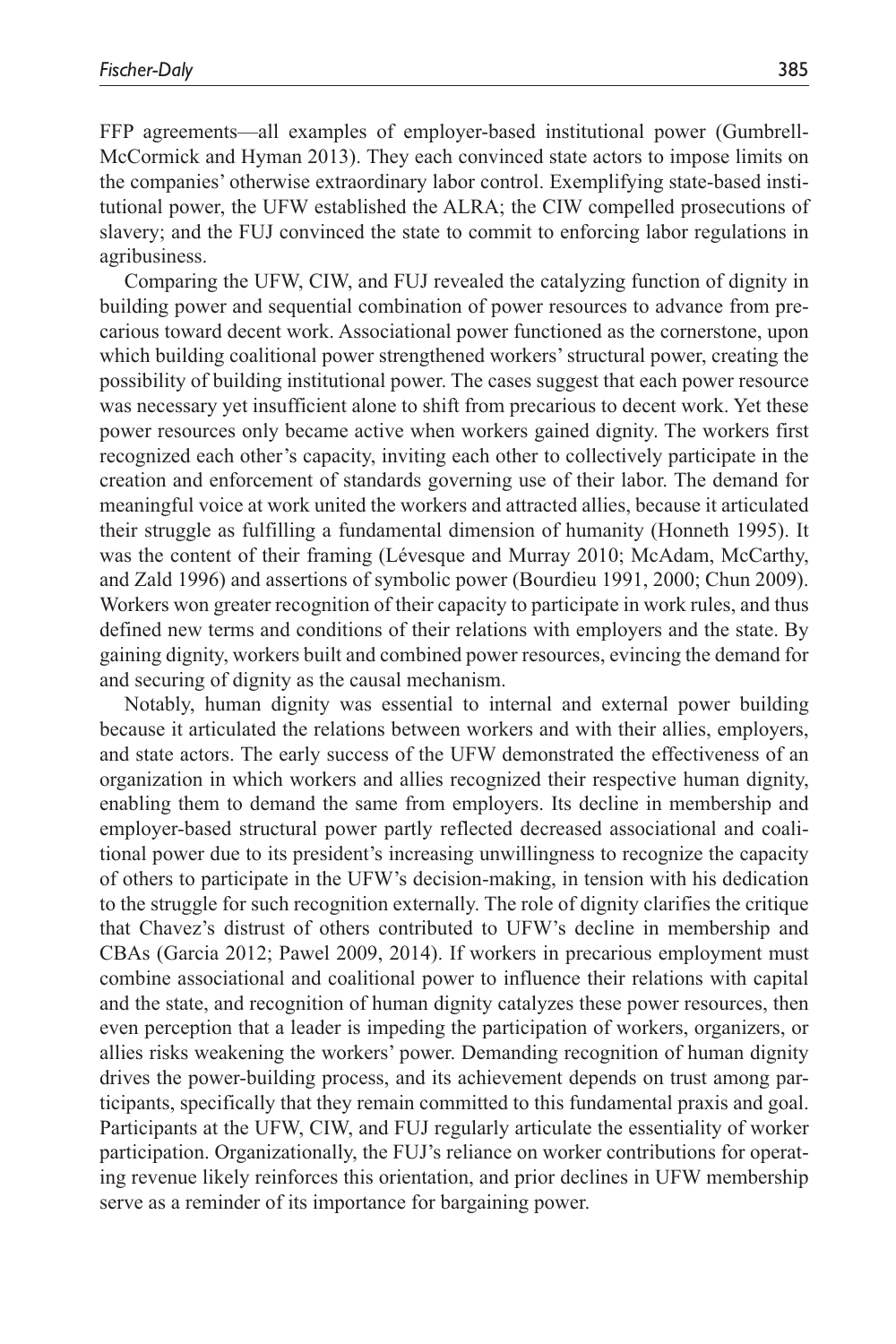# *Contrasting UFW, CIW, and FUJ: Varied Strategies across Conjunctures*

The differences between the UFW, CIW, and FUJ underscored that workers develop and implement strategies in relation to state, capital, and social actors in particular conjunctures. First, the varied influence of political institutions across sub-national contexts was particularly prominent and aligned with prior studies (Crouch 1993; Locke 1992). The policies and practices enabling agribusiness control over fieldworkers were harshest in Florida and the Southeast where the CIW is based. The incapacity of many workers in this region to say "no," a profound denial of their dignity, was indicated by the CIW-compelled slavery prosecutions and CIW workers' descriptions of violence prior to the FFP. It also constrained workers' collective-action options, informing the CIW's strategic choice of a nonmembership, nonunion structure despite the attendant reliance on external funding and need to develop alternatives to voting for collective decision-making processes, recalling that institutional power entails compromise (Webster 1988).

Second, the longer trajectory of the UFW demonstrated temporal variation. At distinct times, state actors supported and opposed collective bargaining. State actors supported violence against strikers in the early 1970s, passage of the ALRA in the mid-1970s, ALRA under-enforcement in the 1980s, and passage of heat protection and contract mediation laws in the 2000s. The changes over time suggest that state orientation toward labor in agribusiness is not entirely determined by state overlapping interests with the industry, and that it is possible for workers to build state-based institutional power.

# *Agribusiness's Stronger Structural and Institutional Power Limited Workers' Gains*

While achieving improvements for thousands of fieldworkers, the estimated 59,500 workers covered by the three organizations' agreements account for approximately 2 percent of agricultural workers in the United States. Furthermore, covered workers continue to endure notable risks, among them deportation and exposure to toxic chemicals used at their workplaces. The limits to the UFW, CIW, and FUJ's changes to employment relations across U.S. agribusiness highlight the systemic strength of the industry's structural and political power.

The cases show that agribusiness can mostly, not entirely, insulate capital from labor's pressure. Since the late 1970s, the industry restructured vertically integrated, diversified conglomerates that were susceptible to the UFW's grape boycott into networks of companies that include production companies and more powerful food-service and retail companies that can replace a supplier with another asserting greater control over labor. The risk of buyers selecting new suppliers to avoid farmworkers' pressure was evident in the fast-food company Wendy's decision to relocate its tomato supply instead of joining the FFP, and Driscoll's ability to purchase berries from 700+ suppliers. Reflecting its state-based institutional power, agribusiness's restructuring was facilitated by state policies permitting oligopolies and international capital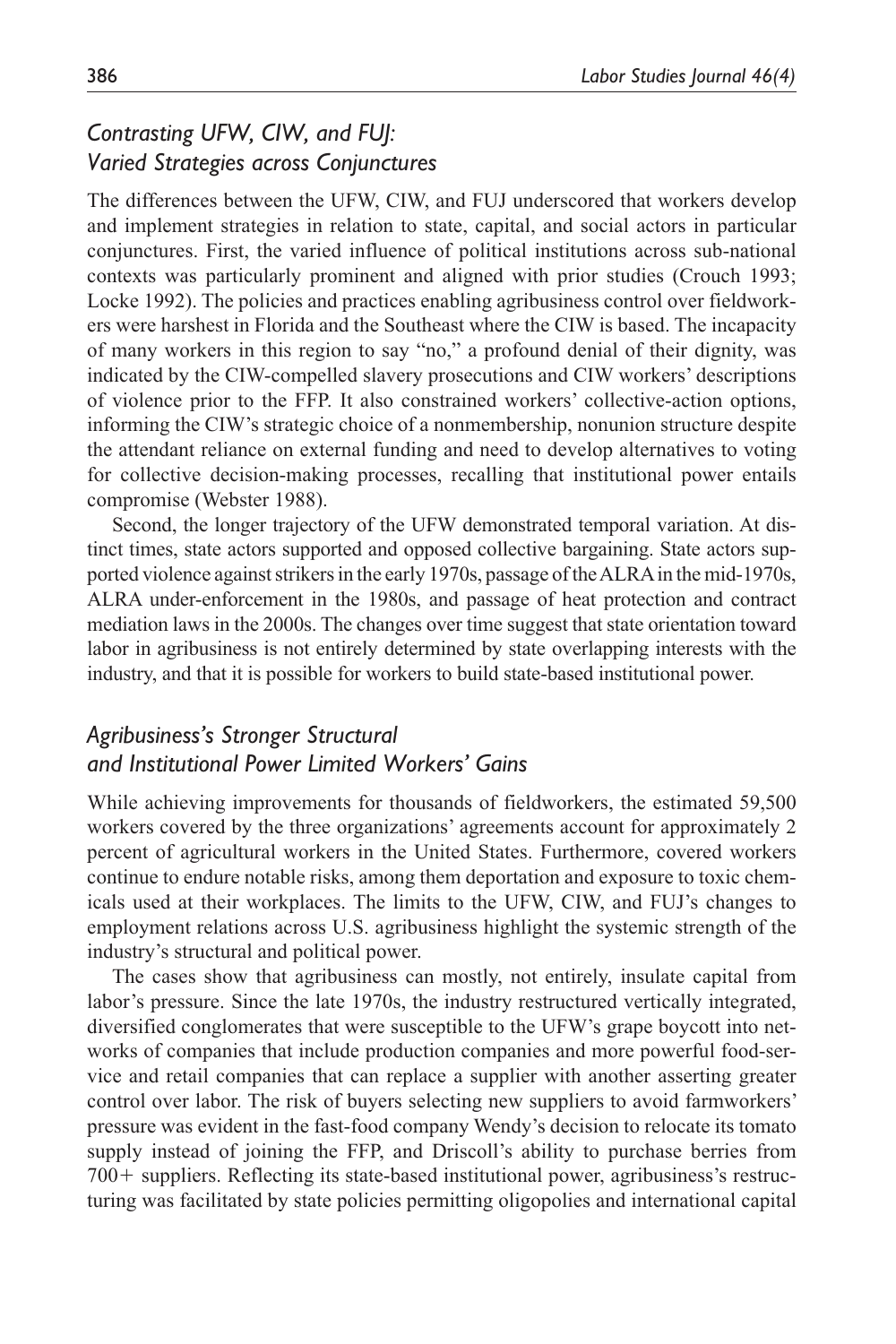mobility (Kloppenburg 2004; Russi 2013). However, the UFW, CIW, and FUJ demonstrated limits to agribusiness's insulation strategy. Agricultural production needs to be in proximity to markets to sell perishable products. The climates of California, Florida, and Washington attracted agribusiness investment with state support, and fixing capital in each location exposed the industry to disruptions of production and sales.

Agribusiness's institutional power was also demonstrated by the state policies that provide a denizen labor market for the industry. U.S. policies exempting agriculture from labor laws and immigrants from civil and political rights constrained workers' collective action. The UFW represented primarily citizens when it organized 12 percent of U.S. consumers to boycott grapes. In recent decades, the UFW, CIW and FUJ had to build power as collectives of primarily undocumented immigrant workers. Given the workers' ability to exploit the structural weakness of the industry depended on associational and coalitional power, the three organizations had to contend with the lack of state-protections of the workers' rights, disinterest of employers in the purchasing power of employees, and separation of production workers from consumers. This meant overcoming workers' rational fears of retaliation, compelling the industry to allocate more capital to production, and convincing citizens to recognize the human dignity of immigrants cultivating cheap food in isolated locations.

# **Conclusion**

This article explored why certain precarious workers shift toward decent work by analyzing three cases of workers in precarious employment who established enforceable standards governing their employment relationships. Workers confronted antagonistic institutions and united into associations, struck, built coalitions, led boycotts, negotiated and implemented agreements with employers, and compelled government actors to enhance and enforce employment regulations. Their strategies varied across sub-national and temporal contexts. The extent to which their demand for recognition of human dignity was met reciprocally by fellow workers, industry, state, and civilsociety actors largely determined their outcomes.

The UFW, CIW, and FUJ discovered the framework of power building illustrated herein out of necessity. It also extends theoretical explications of bargaining power. The framework indicates that power resources are activated by dignity and more potent when combined. Dignity, the fundamental psycho-social recognition process, catalyzes power resources. For precarious workers, associational power and coalitional power are likely necessary to exercise structural and build institutional power. The sequential power-building process based on human dignity offers a response to calls to explicate collective action by workers confronting precarious work (Doellgast, Lillie, and Pulignano 2018, 235; Eaton, Schurman, and Chen 2017, 3).

Limitations to this study suggest further research. The cases are in the same industry and country. Data gathering focused on workers' strategies, so that the analysis of them in relation to strategies of company and state actors relied on theory and publicly available evidence. Thus, the framework presented herein might be tested with cases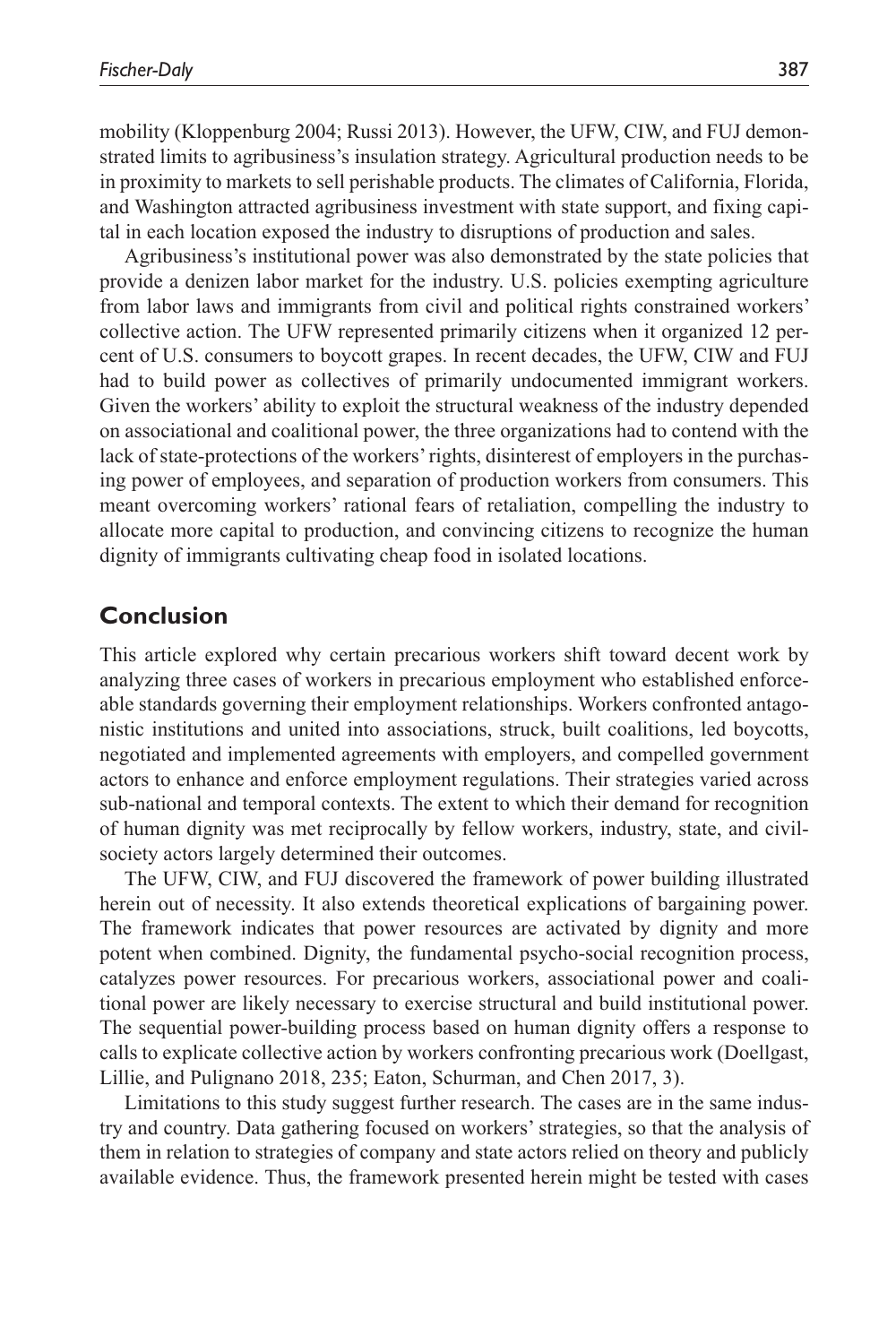from multiple industries and countries and the addition of primary data regarding company and state strategies.

#### **Acknowledgments**

The author wishes to thank Todd Dickey, Shannon Gleason, Ian Greer, Harry Katz, and Philip McMichael for their thoughtful comments on previous versions of this article.

#### **Declaration of Conflicting Interests**

The author(s) declared no potential conflicts of interest with respect to the research, authorship, and/or publication of this article.

### **Funding**

The author(s) disclosed receipt of the following financial support for the research, authorship, and/or publication of this article: The author thanks the School of Industrial and Labor Relations, Cornell University, for its support for field research.

### **ORCID iD**

Matthew Fischer-Daly **D** <https://orcid.org/0000-0002-4860-0561>

#### **Notes**

- 1. The International Labour Organization (ILO) defines decent work as an outcome, the situation in which people have "opportunities for work that is productive and delivers a fair income, security in the workplace and social protection for families, better prospects for personal development and social integration, freedom for people to express their concerns, organize and participate in the decisions that affect their lives and equality of opportunity and treatment for all women and men." Like all employment relations outcomes, decent work is a dynamic state subject to change based primarily on workers' and employers' bargaining power. See [https://www.ilo.org/global/topics/decent-work/lang–](https://www.ilo.org/global/topics/decent-work/lang)en/index.htm.
- 2. The translation from Spanish to English is Families United for Justice.
- 3. For example, the Environmental Protection Agency permits use of chlorpyrifos, an organophosphate pesticide linked to neuro-developmental damage in children and used in strawberries, apples, citrus, and other crops, despite its own findings of its toxicity to humans (see [https://www.epa.gov/pesticides/updated-human-health-risk-analyses-chlorpyrifos\)](https://www.epa.gov/pesticides/updated-human-health-risk-analyses-chlorpyrifos).
- 4. ILO. C029—Forced Labour Convention, 1930 (No. 29).
- 5. Translated literally as "badly raised" and used to mean "troublemaker," a double entendre playing on racist tropes about Mexican immigrants while signaling their resistance.
- 6. In 1967, the DiGiorgio Corporation self-described as 98 percent nonagricultural, a "publicly held, profit oriented processor, distributor, and marketer of foods" (Garcia 2012, 12, 49). Schenley Industries accrued most revenue from liquor sales, global as of its 1969 decision to distribute to the Japanese market (Garcia 2012, 49-50; Yuracko 1992).
- 7. The first companies signed collective-bargaining agreements (CBAs) with the United Farm Workers (UFW) in 1966: DiGiorgio Corporation—then the largest grape seller and profiled in John Steinbeck's *Grapes of Wrath*, Schenley Industries—an alcoholic-beverage company with global sales already in the 1960s, and Perelli-Minetti—one of the first and then largest California wineries.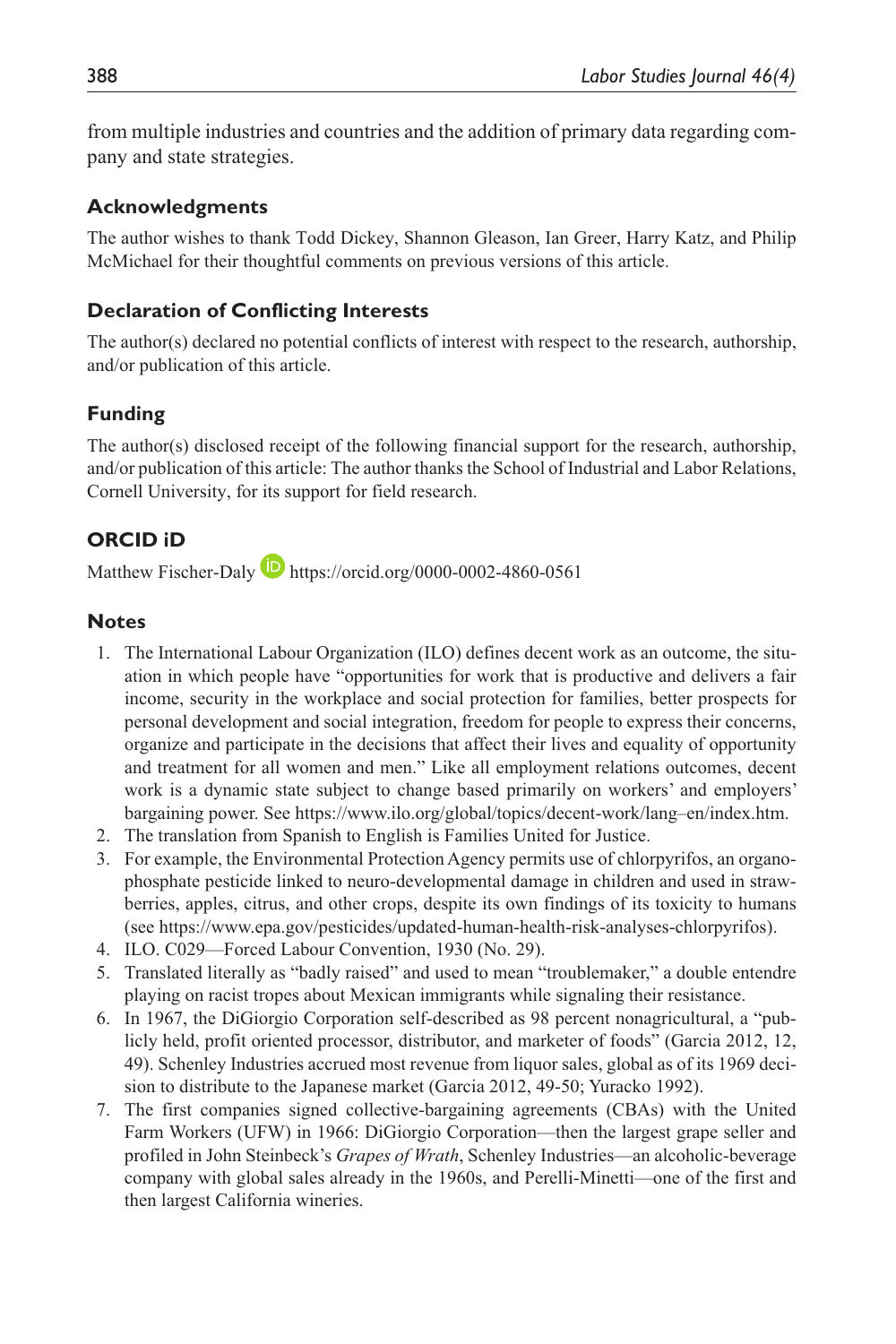- 8. CA Labor Code § 1140.2
- 9. Agricultural Labor Relations Act (ALRA) §1156.3 (a)(4)(b).
- 10. Mandatory mediation functions as mandatory interest arbitration; negotiators preferred "mediation" (Interview, December 12, 2018).
- 11. Cal/OSHA Regulations, Title 8, §3395. Heat Illness Prevention.
- 12. In 1995, the Coalition of Immokalee Workers (CIW) organized under the name *Proyecto de Trabajadores Agrícolas del Sureste de Florida* (Project of Agricultural Workers of Southeast Florida) and later changed the name to Coalition of Immokalee Workers.
- 13. Notably, Bayer and Monsanto merged, and Dow merged with DuPont since Estabrook's writing, increasing market concentration on the input side of agribusiness.
- 14. Summarized from the Fair Food Code of Conduct: [http://www.fairfoodstandards.org/](http://www.fairfoodstandards.org/resources/fair-food-code-of-conduct/) [resources/fair-food-code-of-conduct/](http://www.fairfoodstandards.org/resources/fair-food-code-of-conduct/)
- 15. The Fair Food Working Group of CIW and Fair Food Program (FFP)-participating farms can amend the CIW-developed standards (Asbed and Hitov 2017: FN103). The Fair Food Standards Council (FFSC 2016, 2018, 2019) can and has suspended farms for violating standards, which triggers participating buyers to cease purchases from the farm until it remediates the issue to FFSC's satisfaction.
- 16. FFP participating companies are listed at<https://www.fairfoodprogram.org/partners/>
- 17. RCW 49.32.020 ([https://app.leg.wa.gov/rcw/default.aspx?cite=49.32.020\)](https://app.leg.wa.gov/rcw/default.aspx?cite=49.32.020)

#### **References**

- Anner, Mark, Matthew Fischer-Daly, and Michael Maffie. 2021. "Fissured Employment and Network Bargaining: Emerging Employment Relations Dynamics in a Contingent World of Work." *ILR Review* 74:689-714.
- Asbed, Greg, and Steve Hitov. 2017. "Preventing Forced Labor in Corporate Supply Chains: The Fair Food Program and Worker-Driven Social Responsibility." *Wake Forest Law Review* 52: 497-531.
- Bacon, David. 2019. "Since Washington, D.C., Won't Oversee Its Guest Worker Programs, Washington State Will." *Food Justice*, July 6.<http://www.foodjustice.org/blog>.
- Baptist, Edward E. 2014. *The Half Has Never Been Told: Slavery and the Making of American Capitalism*. New York: Basic Books.
- Baron, Gerald. 2014. "Extremists' Attempts to Interrupt Washington's Food Production Take Ominous New Turn." Save Family Farming. [https://savefamilyfarming.org/extremists](https://savefamilyfarming.org/extremists-attempts-to-interrupt-washingtons-food-production-take-ominous-new-turn/)[attempts-to-interrupt-washingtons-food-production-take-ominous-new-turn/.](https://savefamilyfarming.org/extremists-attempts-to-interrupt-washingtons-food-production-take-ominous-new-turn/)
- Barrientos, Stephanie, Gary Gereffi, and Arianna Rossi. 2011. "Economic and Social Upgrading in Global Production Networks: A New Paradigm for a Changing World." *International Labour Review* 150 (3/4): 319-40.
- Beach, Derek, and Rasmus B. Pedersen. 2013. *Process-Tracing Methods: Foundations and Guidelines*. Ann Arbor: University of Michigan Press.
- Bourdieu, Pierre. 1991. *Language and Symbolic Power*. Cambridge: Polity Press.
- Bourdieu, Pierre. 2000. *Pascalian Meditations*. Stanford: Stanford University Press.
- Braverman, Harry. 1979. *Labor and Monopoly Capital: The Degradation of Work in the Twentieth Century.* New York: Monthly Review Press.
- Brinkmann, Ulrich, and Oliver Nachtwey. 2013. "Industrial Relations, Trade Unions and Social Conflict in German Capitalism." *La Nouvelle Revue du Travail* 22:1-55. doi:10.4000/nrt.1382.
- Brookes, Marissa. 2013. "Varieties of Power in Transnational Labor Alliances." *Labor Studies Journal* 38 (3): 181-200.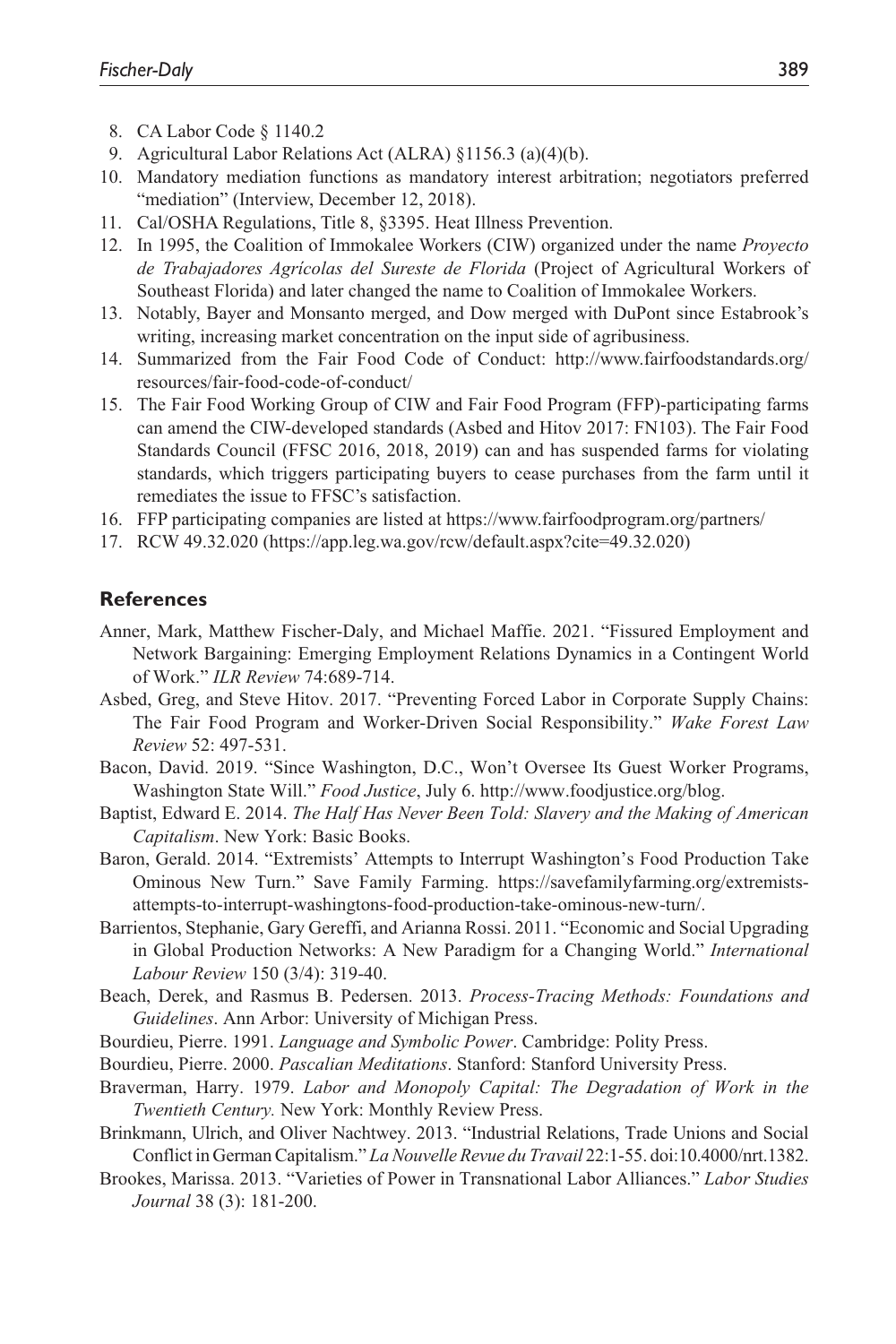- Castel, Robert. 2000. "The Roads to Disaffiliation: Insecure Work and Vulnerable Relationships." *International Journal of Urban and Regional Research 24* (3): 519-535.
- Chun, Jennifer Jihye. 2009. *Organizing at the Margins: The Symbolic Politics of Labor in South Korea and the United States*. Ithaca, NY: Cornell University Press.
- Crouch, Colin. 1993. *Industrial Relations and European State Traditions*. Oxford: Clarendon Press.
- Daniel, C. E., D. J. Barr, V. M. Briggs Jr, H. J. Engman, E. E. Figueroa, J. A. Gross, R. L. Seeber, G. B. White, and M. S. Edid. 1991. *Task Force Report: Farmworker Collective Bargaining—Agricultural Labor Markets in New York State and Implications for Labor Policy*. Ithaca, NY: Cornell University.
- DeMay, Daniel. 2014. "Judge Rules for Familias Unidas in Latest Sakuma Labor Complaint." *GoSkagit*, October. [https://www.goskagit.com/all\\_access/judge-rules-for-familias-unidas](https://www.goskagit.com/all_access/judge-rules-for-familias-unidas-in-latest-sakuma-labor-complaint/article_20345352-5ecb-11e4-9aaf-23b741ba6211.html)[in-latest-sakuma-labor-complaint/article\\_20345352-5ecb-11e4-9aaf-23b741ba6211.html.](https://www.goskagit.com/all_access/judge-rules-for-familias-unidas-in-latest-sakuma-labor-complaint/article_20345352-5ecb-11e4-9aaf-23b741ba6211.html)
- Doellgast, Virginia, Nathan Lillie, and Valerie Pulignano. 2018. *Reconstructing Solidarity: Labour Unions, Precarious Work, and the Politics of Institutional Change in Europe*. Oxford: Oxford University Press.
- Driscoll's. 2017. "Sakuma Brothers & FUJ." [https://www.driscolls.com/about/thriving-work](https://www.driscolls.com/about/thriving-workforce/sakuma)[force/sakuma](https://www.driscolls.com/about/thriving-workforce/sakuma).
- Eaton, Adrienne E., Susan J. Schurman, and Martha A. Chen. 2017. *Informal Workers and Collective Action: A Global Perspective*. Ithaca, NY: Cornell University Press.
- Economic Research Service, U.S. Department of Agriculture. 2020. "Real Wages for Nonsupervisory Farm and Nonfarm Workers, 1990-2019." [https://www.ers.usda.gov/data](https://www.ers.usda.gov/data-products/chart-gallery/gallery/chart-detail/?chartId=63464)[products/chart-gallery/gallery/chart-detail/?chartId=63464](https://www.ers.usda.gov/data-products/chart-gallery/gallery/chart-detail/?chartId=63464).
- Eisenhardt, Kathleen M. 1989. "Building Theories from Case Study Research." *Academy of Management Review* 14 (4): 532-50.
- Eisenhardt, Kathleen M., and Melissa E. Graebner. 2007. "Theory Building from Cases: Opportunities and Challenges." *The Academy of Management Journal* 50 (1): 25-32.
- Estabrook, Barry. 2011. *Tomatoland: How Modern Industrial Agriculture Destroyed Our Most Alluring Fruit*. Kansas City: Andrews McMeel Publishing.
- Fair Food Standards Council (FFSC). 2016. Fair Food Program 2015 Annual Report. [http://](http://www.fairfoodstandards.org/reports/) [www.fairfoodstandards.org/reports/](http://www.fairfoodstandards.org/reports/)
- Fair Food Standards Council (FFSC). 2018. Fair Food Program 2017 Annual Report. [http://](http://www.fairfoodstandards.org/reports/) [www.fairfoodstandards.org/reports/](http://www.fairfoodstandards.org/reports/)
- Fair Food Standards Council (FFSC). 2019. Fair Food 2018 Update. [http://www.fairfoodstan](http://www.fairfoodstandards.org/reports/)[dards.org/reports/](http://www.fairfoodstandards.org/reports/)
- Fantasia, Rick. 1988. *Cultures of Solidarity: Consciousness, Action, and Contemporary American Workers*. Berkeley: University of California Press.
- Foster, Bellamy John. 2007. "The Financialization of Capitalism." *Monthly Review* 58 (11): 1-12.
- Freeman, Richard B., and James L. Medoff. 1984. *What Do Unions Do?* New York: Basic Books.
- Freire, Paolo. (1970) 2000. *Pedagogy of the Oppressed*. 30th anniversary ed. New York: Continuum.
- Ganz, Marshall. 2000. "Resources and Resourcefulness: Strategic Capacity in the Unionization of California Agriculture, 1959-1966." *The American Journal of Sociology* 105 (4): 1003-62.
- Garcia, Matt. 2012. *From the Jaws of Victory: The Triumph and Tragedy of Cesar Chavez and the Farm Worker Movement*. Berkeley: University of California Press.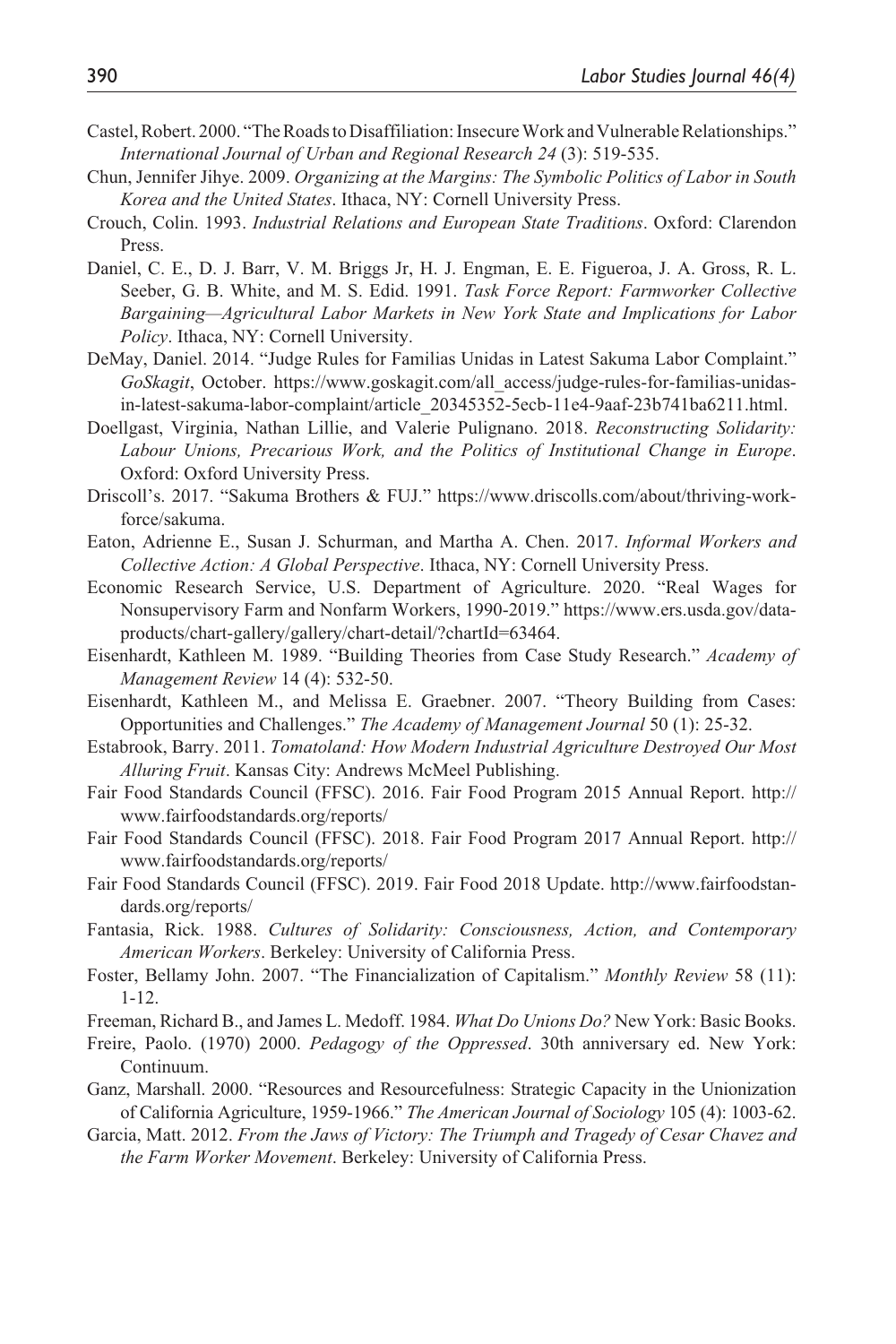- Grossman, Marc. 1991. "Why Growers Want Cesar Chavez to Do More Organizing: Labor: Faced with Company Hocus-Pocus and Unsympathetic Regulators, the Union Leader Has Revived an Old, Successful Tactic—The Grape Boycott." *Los Angeles Times*, November 3. [http://articles.latimes.com/1991-11-03/opinion/op-1338\\_1\\_grape-boycott.](http://articles.latimes.com/1991-11-03/opinion/op-1338_1_grape-boycott)
- Grossman, Marc. 2014. "Foreword." In *Sal Si Puedes* [Escape if you can], edited by Peter Mattiessen, vii-xxxvi. Berkeley: University of California Press.
- Gumbrell-McCormick, Rebecca, and Richard Hyman. 2013. *Trade Unions in Western Europe: Hard Times, Hard Choices*. Oxford: Oxford University Press.
- Holmes, Seth M. 2013. *Fresh Fruit, Broken Bodies*. Berkeley: University of California Press.
- Honneth, Axel. 1995. *The Struggle for Recognition: The Moral Grammar of Social Conflicts*. Translated by Joel Anderson. Cambridge: MIT Press.
- Human Rights Watch. 2012. "Cultivating Fear: The Vulnerability of Immigrant Farmworkers in the US to Sexual Violence and Sexual Harassment." [https://www.hrw.org/report/2012/05/15/](https://www.hrw.org/report/2012/05/15/cultivating-fear/vulnerability-immigrant-farmworkers-us-sexual-violence-and) [cultivating-fear/vulnerability-immigrant-farmworkers-us-sexual-violence-and.](https://www.hrw.org/report/2012/05/15/cultivating-fear/vulnerability-immigrant-farmworkers-us-sexual-violence-and)
- International Labour Organization. 2018. *World Employment and Social Outlook: Trends 2018*. Geneva: International Labour Organization.
- Jenkins, J. Craig. 1985. *The Politics of Insurgency: The Farm Worker Movement in the 1960s*. New York: Columbia University Press.
- Juravich, Tom. 2007. "Beating Global Capital: A Framework and Method for Union Strategic Corporate Research and Campaigns." In *Global Unions: Challenging Transnational Capital through Cross-Border Campaigns*, edited by Kate Bronfenbrenner, 16-39. Ithaca, NY: Cornell University Press.
- Kalleberg, Arne L. 2009. "Precarious Work, Insecure Workers: Employment Relations in Transition." *American Sociological Review* 74 (1): 1-22.
- Katz, Harry C., Thomas A. Kochan, and Alexander J. S. Colvin. 2017. *An Introduction to US Collective Bargaining and Labor Relations*. 5th ed. Ithaca, NY: Cornell University.
- Keck, Margaret E., and Kathryn Sikkink. 1998. *Activists beyond Borders: Advocacy Networks in International Politics*. Ithaca, NY: Cornell University Press.
- Kloppenburg, Jack R. 2004. *First the Seed: The Political Economy of Plant Biotechnology, 1492-2000*. 2nd ed. Madison: University of Wisconsin Press.
- Lally, Ann M. 2020. Familias Unidas por la Justicia digital files. Labor Archives of Washington, Libraries Special Collections, University of Washington [Digital Archives]. [https://archive](https://archive-it.org/collections/3988)[it.org/collections/3988](https://archive-it.org/collections/3988)
- Leary, Virginia. 2003. "The Paradox of Workers' Rights as Human Rights." In *Human Rights, Labor Rights and International Trade*, edited by Lance Compa and Stephen Diamond. Philadelphia: University of Pennsylvania Press, p. 22.
- Lévesque, Christian, and Gregor Murray. 2010. "Understanding Union Power: Resources and Capabilities for Renewing Union Capacity." *Transfer: European Review of Labour and Research* 16:333-50.
- Locke, Richard M. 1992. "The Demise of the National Union in Italy: Lessons for Comparative Industrial Relations Theory." *Industrial and Labor Relations Review* 45 (2): 229-49.
- Majka, Linda, and Theo Majka. 1995. "Decline of the Farm Labor Movement in California: Organizational Crisis and Political Change." *Critical Sociology* 19 (3): 3-35.
- Martin, Philip. 2003. *Promise Unfulfilled: Unions, Immigration, and the Farm Workers*. Ithaca, NY: Cornell University Press.
- Marx, Karl. (1847) 1955. "Chapter Two: The Metaphysics of Political Economy." In *The Poverty of Philosophy*, Paris and Brussels: Progress Publishers, 113-119.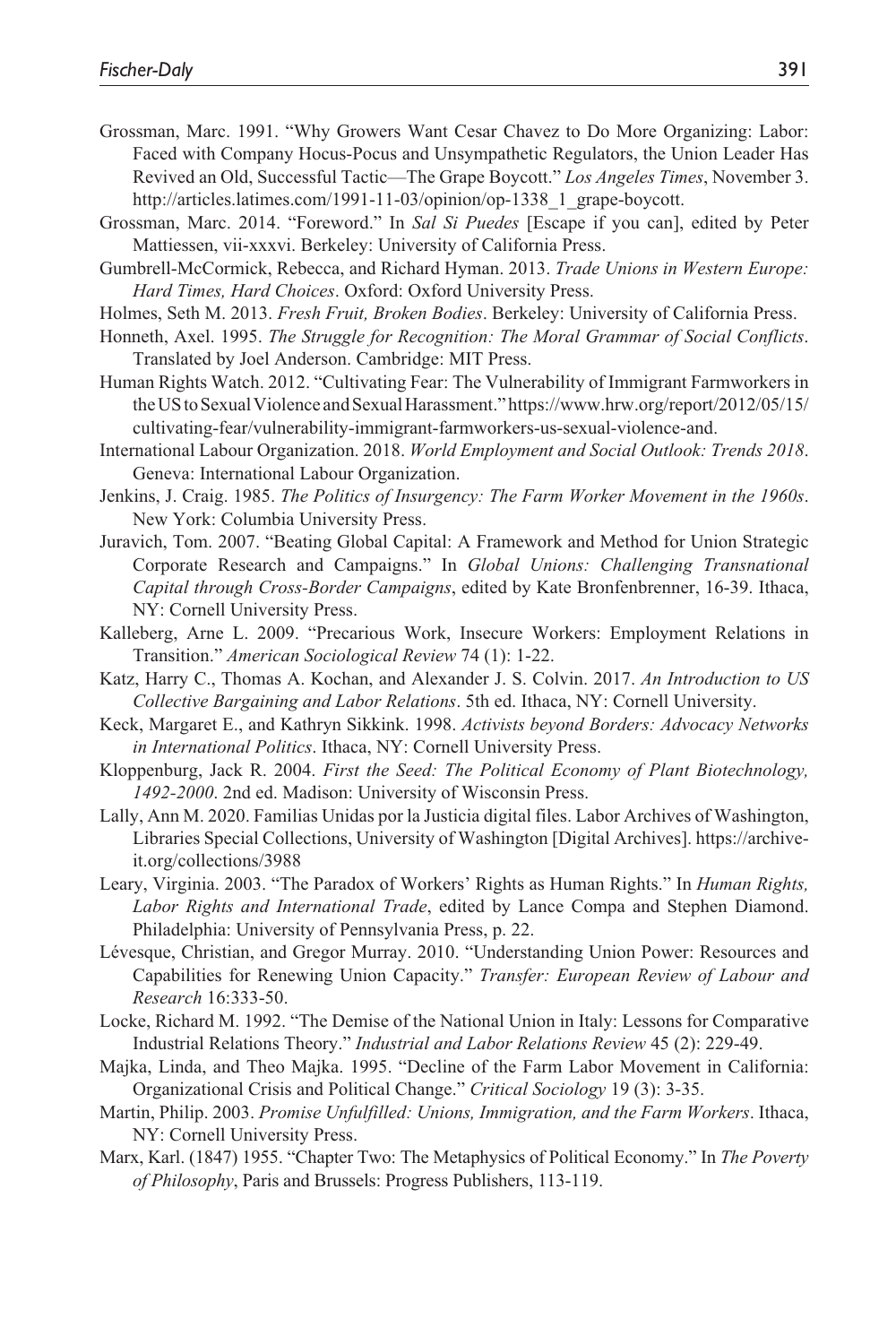Marx, Karl. (1867) 1990. *Capital: Volume I*. London: Penguin Classics.

- McAdam, Doug, John McCarthy, and Meyer Zald, eds. 1996. *Comparative Perspectives on Social Movements*. New York: Cambridge University Press.
- McMichael, Philip. 2013. *Food Regimes and Agrarian Questions*. Halifax: Fernwood Publishing.
- Morales Waugh, Irma. 2010. "Examining the Sexual Harassment Experiences of Mexican Immigrant Farmworking Women." *Violence Against Women* 16 (3): 237-61.
- Oxfam. 2015. "Working in Fear: Sexual Violence against Women Farmworkers in the United States." [https://www.oxfamamerica.org/static/media/files/Sexual\\_violence\\_against\\_women\\_](https://www.oxfamamerica.org/static/media/files/Sexual_violence_against_women_farmworkers_full_doc.pdf) [farmworkers\\_full\\_doc.pdf.](https://www.oxfamamerica.org/static/media/files/Sexual_violence_against_women_farmworkers_full_doc.pdf)
- Pawel, Miriam. 2009. *The Union of Their Dreams: Power, Hope, and Struggle in Cesar Chavez's Farmworker Movement*. New York: Bloomsbury Press.
- Pawel, Miriam. 2014. *The Crusades of Cesar Chavez*. New York: Bloomsbury Press.
- Ramsay, Harvie. 1977. "Cycles of Control: Worker Participation in Sociological and Historical Perspective." *Sociology* 11 (3): 481-503.
- Russi, Luigi. 2013. *Hungry Capital: The Financialization of Food*. Washington, DC: Zero Books.
- Sellers, Sean, and Greg Asbed. 2011. "The History and Evolution of Forced Labor in Florida Agriculture." *Race/ethnicity: Multidisciplinary Global Contexts* 5 (1): 29-49.
- Shelman, Mary. 2017. Driscoll's: Harnessing Digital Technology to Deliver Delight. Case study for the California Agribusiness Executive Seminar. Davis: University of California Davis.
- Thomas, Huw. 2019. "A 'Decent Cuppa': Worker Power and Consumer Power in the Sri Lankan Tea Sector." *British Journal of Industrial Relations 51* (9): 114-138.
- Thompson, E. P. 1963. *The Making of the English Working Class*. London: Victor Gollancz.
- U.S. Department of Agriculture. 2019. "2017 Census of Agriculture: Highlights—Farm Economics." [https://www.nass.usda.gov/Publications/Highlights/2019/2017Census\\_Farm\\_](https://www.nass.usda.gov/Publications/Highlights/2019/2017Census_Farm_) Economics.pdf.
- U.S. Department of Labor. 2018. "Findings from the National Agricultural Workers Survey (NAWS) 2015-2016: A Demographic and Employment Profile of United States Farmworkers, Research Report No. 13." [https://www.dol.gov/agencies/eta/national-agri](https://www.dol.gov/agencies/eta/national-agricultural-workers-survey/research)[cultural-workers-survey/research](https://www.dol.gov/agencies/eta/national-agricultural-workers-survey/research)
- U.S. Department of Labor. 2019. "H-2A Temporary Agricultural Labor Certification Program: Selected Statistics, FY 2018 SDA." [https://www.foreignlaborcert.doleta.gov/pdf/](https://www.foreignlaborcert.doleta.gov/pdf/PerformanceData/2018/H-2A_Selected_Statistics_FY2018_Q4.pdf) [PerformanceData/2018/H-2A\\_Selected\\_Statistics\\_FY2018\\_Q4.pdf](https://www.foreignlaborcert.doleta.gov/pdf/PerformanceData/2018/H-2A_Selected_Statistics_FY2018_Q4.pdf).
- Van der Zwan, Natascha. 2014. "Making Sense of Financialization." *Socio-Economic Review* 12 (1): 99-129.
- Weber, Max. 1968. *Economy and Society: An Outline of Interpretive Sociology*. New York: Bedminster Press.
- Webster, Edward. 1988. "The Rise of Social-Movement Unionism: The Two Faces of the Black Trade Union Movement in South Africa." In *State, Resistance, and Change in South Africa*, edited by Philip H. Frankel, Noam Pines, and Mark Swilling, 174-96. London: Croom Helm.
- Webster, Edward. 2015. "Labour after Globalization. Old and New Sources of Power." In *Labour and Transnational Action in Times of Crisis*, edited by Andreas Bieler, 115-27. Lanham: Rowman & Littlefield.